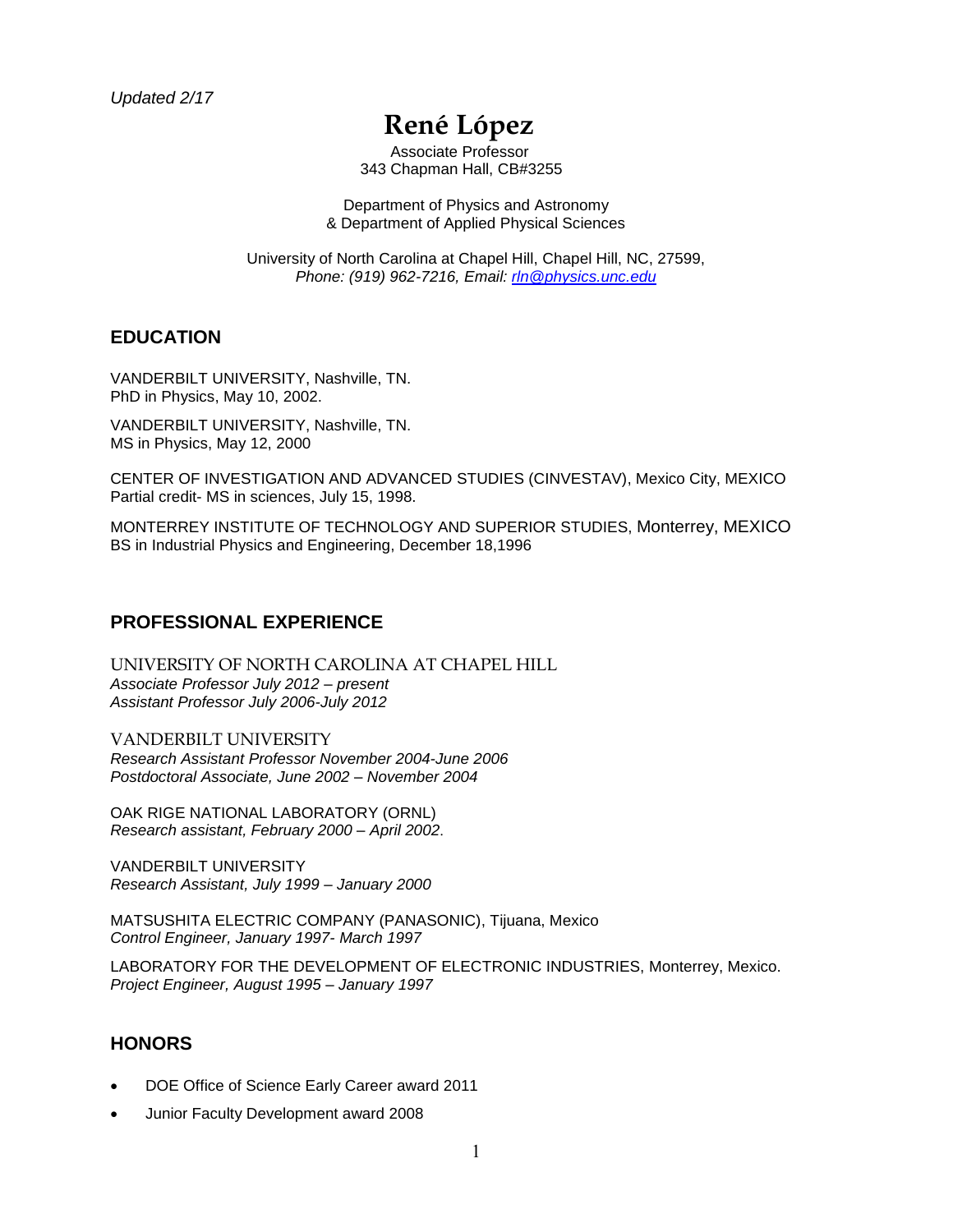- ORNL Wigner Fellowship 2006 (Decline ORNL position to take UNC tenure track professorship)
- Outstanding Student Research, presentation in Washington, DOE nanomeeting 2002.
- Southern University Association Scholarship to perform summer work at ORNL, 2000
- 1st Place, best grade average, Monterrey Institute of Technology, class 1996
- Monterrey's Institute of Technology, Excellency Scholarship award (full tuition covered)
- 1st Place academic Performance, ITESM High School Campus Chiapas, class 1993
- 3rd Place National Mathematical Olympics (Mexico), 1992
- 1st Place Mathematical Olympics Chiapas province (Mexico), 1992

## **BIBLIOGRAPHY AND OTHER PRODUCTS OF SCHOLARSHIP**

#### APPLICATION FOR UNITED STATES PATENT

• Flexible conductive transparent films, articles and methods of making same by the inventors, UNC and Eastman Chemical Company Inventors: Qiang Dong, Yukihiro Hara and **Rene Lopez.** Submitted August 15 2016, *Attorney Docket No. 37676.0001U1*

#### BOOK CHAPTER

• A. Meldrum, **R. Lopez**, R.H. Magruder, L.A. Boatner, and C.W. White. *Structure and Properties of Nanoparticles Formed by Ion Implantation pp.255-281* in *Materials Science with Ion Beams* (Topics in Applied Physics 116) edited by H. Bernas, Springer-Verlag (2009).

#### REFEREED ARTICLES IN JOURNALS ([Scopus Author ID: 7401491006\)](http://www.scopus.com/inward/authorDetails.url?authorID=7401491006&partnerID=MN8TOARS)

- *Qian paper*
- Call Robert, Alibabaei Leila, Brogan Shane, **Rene Lopez**. *"Temperature Effects on the performance of Thin Film Strontium Titanate as Photoelectrodes in UV light-driven water splitting" (In preparation)*
- Taylor Moot, Olexandr Isayev, Robert W. Call, Shannon M. McCullough, Morgan Zemaitis, **Rene Lopez**, James F. Cahoon, Alexander Tropsha, "*Material Informatics Driven Design and Experimental Validation of Lead Titanate as an Aqueous Solar Photocathode" (in preparation)*
- *Ricardo Ruiz, Lei Wan, Rene Lopez, and Thomas R. Albrecht," Line Roughness in Lamellae-Forming Block Copolymer Films", Macromolecules, Article ASAP, Publication Date (Web): January 27, 2017 DOI: 10.1021/acs.macromol.6b02399*
- *Christopher Miller, Yulan Fu, Rene Lopez," Enhancing energy absorption in quantum dot solar cells via periodic light-trapping microstructures", Journal of Optics, 18, 094002, 7pp, 2016*
- *Call, Robert; Alibabaei, Leila; Dillon, Robert; Knauf, Robin; Nayak, Animesh; Dempsey, Jillian; Papanikolas, John; Lopez, Rene, "Growth and Post-Deposition Treatments of SrTiO3 Films for Dye Sensitized Photoelectrosynthesis Cell Applications", ACS applied Materials and Interfaces, 8 (19), pp 12282–12290, 2016, [DOI: 10.1021/acsami.6b01289](doi:%2010.1021/acsami.6b01289)*
- *Tippets, Cary; Fu, Yulan; Jackson, Anne-Martine, Donev, Eugenii, Lopez, Rene*, "*Reproduction and optical analysis of morpho-inspired polymeric nanostructures*", *Journal of Optics,* Vol.8, number 6, 065105, 2016, <http://dx.doi.org/10.1088/2040-8978/18/6/065105>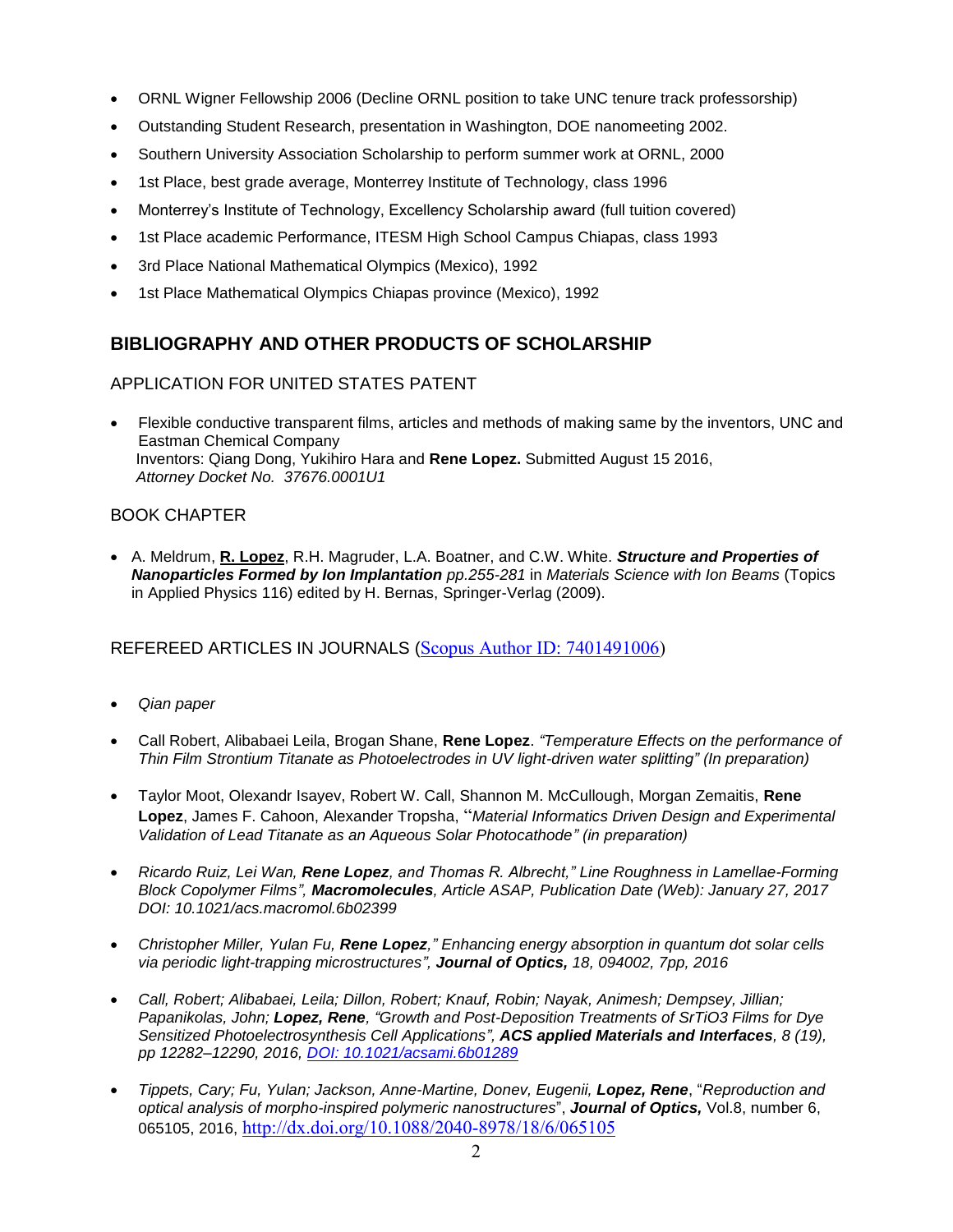- *Y. Hara, A. Gadisa, Y. Fu, T. Garvey, K. T. Vrouwenvelder, C. Miller, J. Dempsey, R. Lopez, " Gains*  and Losses in PbS Quantum Dot Solar Cells with Submicron Periodic Grating Structures" *J. Phys. Chem. C, 120 (15), pp 8005–8013 (2016), DOI: 10.1021/acs.jpcc.6b01498*
- Yulan Fu, Cary A. Tippets, Eugenii U. Donev, **Rene Lopez** *"Structural colors: from natural to artificial systems" WIREs Nanomed Nanobiotechnol Volume 8, Issue 5 September/October Pages 758–775, 2016. doi: 10.1002/wnan.1396*
- Taylor Moot, Cass Palin, Sorin Mitran, James Cahoon, **Rene Lopez** *"Designing Plasmon-Enhanced Thermochromic Films Using a Vanadium Dioxide Nanoparticle Elastomeric Composite" Advanced Optical Materials, Article first published online: 23 DEC 2015,* DOI: 10.1002/adom.201500586
- *Lin Lin, Rene Lopez, Guy Z. Ramon, Orlando Coronell,* "*Investigating the void structure of the polyamide active layers of thin-film composite membranes", Journal of Membrane Science Volume 497,365–376, 2016 [doi:10.1016/j.memsci.2015.09.020](http://dx.doi.org/10.1016/j.memsci.2015.09.020)*
- *Lin Lin, Chengcheng Feng,* **Rene Lopez,** *Orlando Coronell, "Identifying facile and accurate methods to measure the thickness of the active layers of thin-film composite membranes – A comparison of seven characterization techniques", Journal of Membrane Science 498, pp 167-179, 2016*  [doi:10.1016/j.memsci.2015.09.059](http://dx.doi.org/10.1016/j.memsci.2015.09.059)
- Hanlin Luo, Zhen Fang, Na Song, Timothy Garvey, **Rene Lopez**, and Thomas J. Meyer, "*High Surface Area Antimony-Doped Tin Oxide Electrodes Templated by Graft Copolymerization. Applications in Electrochemical and Photoelectrochemical Catalysis"*, **ACS Appl. Mater. Interfaces,** 7 (45), pp 25121– 25128, (2015), DOI: 10.1021/acsami.5b06348
- Yulan Fu, Yukihiro Hara, Christopher W. Miller, **Rene Lopez** *" Enhancing light absorption within the carrier transport length in quantum junction solar cells*" **Applied Optics** 54(26), 7933-7939 (2015)
- Tippets, Cary; Li, Qiaoxi; Fu, Yulan; Donev, Eugenii; Zhou, Jing; Turner, Sara; Jackson, Anne-Martine; Ashby, Valerie; Sheiko, Sergei; **Lopez, Rene** *" Dynamic Optical Gratings Accessed by Reversible Shape Memory", ACS Applied Materials & Interfaces, 7 (26), pp 14288–14293, 2015*
- Yulan Fu, Abay Gadisa, Yukihiro Hara, Christopher Miller, Kristina T. Vrouwenvelder, **Rene Lopez**  *"Modeling Photovoltaic Performance in Periodic Patterned Colloidal Quantum Dot Solar Cells*" **Optics Express** Vol. 23, Issue 15, pp. A779-A790 (2015) •doi: 10.1364/OE.23.00A779
- *A. Gadisa, Y. Hara, K. T. Vrouwenvelder, Y. Fu, J. Dempsey, R. Lopez, " Disparity in Optical Charge Generation and Recombination Processes in Upright and Inverted PbS Quantum Dot Solar Cells" J. Phys. Chem. C, 2015, 119 (9), pp 4606–4611, doi: 10.1021/jp512305x*
- Timothy R. Garvey, Byron H. Farnum and **Rene Lopez**, *"Pulsed laser deposited porous nano-carpets of indium tin oxide and their use as charge collectors in core– shell structures for dye sensitized solar cells". Nanoscale,* 2015 Feb 14;7(6):2400-2408, doi: 10.1039/c4nr05793g.
- Cory J. Flynn, EunBi Esther Oh , Shannon M. McCullough , Robert W. Call , Carrie L. Donley , **Rene Lopez** , and James F. Cahoon, "*Hierarchically-Structured NiO Nanoplatelets as Mesoscale p-Type Photocathodes for Dye-Sensitized Solar Cells*", **Journal of physical chemistry C**, 2014 DOI: 10.1021/jp5027916
- Yukihiro Hara,Timothy Garvey,Leila Alibabaei, Rudresh Ghosh, **Rene Lopez**, "*Controlled Seeding of Laser Deposited Ta:TiO<sup>2</sup> Nanobrushes and Their Performance as Photoanode for Dye Sensitized Solar Cells", ACS Applied Materials & Interfaces 2013, 5 (24), pp 13140–13145. DOI: 10.1021/am404176q*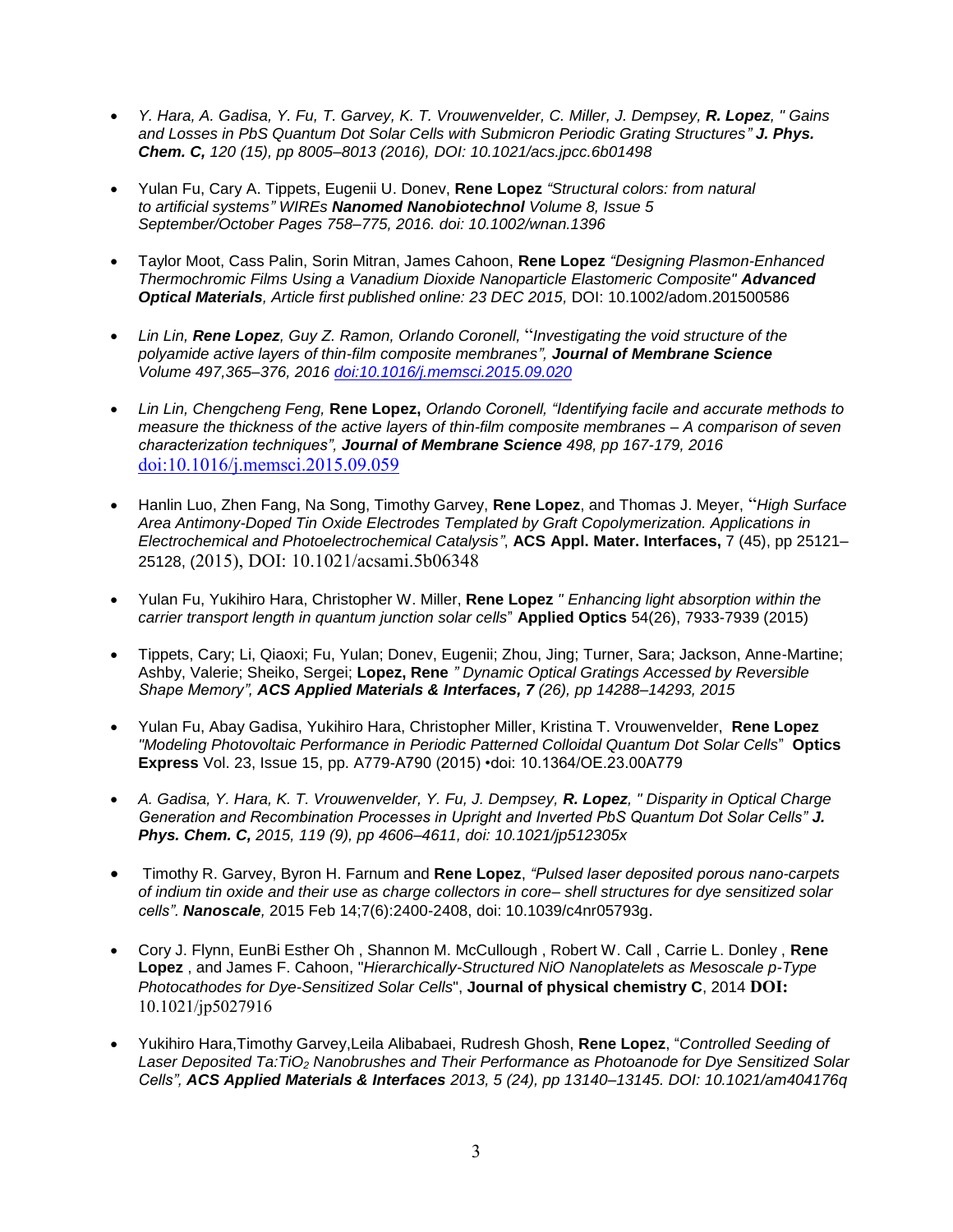- Abay Gadisa, Travis Hairfield, Leila Alibabaei, Carrie L. Donley, Edward T. Samulski, **Rene Lopez**, "Solution Processed Al-Doped ZnO Nanoparticles/TiOx Composite for Highly Efficient Inverted Organic Solar Cells", *ACS Applied Materials & Interfaces* 2013, 5 (17), pp 8440–844 DOI: 10.1021/am401798g
- Tumbleston, John; Gadisa, Abay; Liu, Yingchi; Collins, Brian; Samulski, Edward; **Lopez, Rene**; Ade, Harald, *"Modifications in Morphology Resulting from Nanoimprinting Bulk Heterojunction Blends for Light Trapping Organic Solar Cell Designs", ACS Applied Materials & Interfaces 2013, 5 (16), pp 8225–8230 DOI: 10.1021/am402363r*
- Hanlin Luo, Wenjing Song , Paul G. Hoertz , Kenneth Hanson , Rudresh Ghosh , Sylvie Rangan , M. Kyle Brennaman , Javier J. Concepcion , Robert A. Binstead , Robert Allen Bartynski , **Rene Lopez,** and Thomas J. Meyer, *A Sensitized Nb2O5 Photoanode for Hydrogen Production in a Dye-Sensitized Photoelectrosynthesis Cell, Chem. Mater., 25 (2), pp 122–131 (2013) DOI: 10.1021/cm3027972*
- Yingchi Liu, Cary Tippets, Christoph Kirsh, Sorin Mitran, Edward T. Samulski, and Rene Lopez Balance between Light Trapping and Charge Carrier Collection: Electro-photonic Optimization of Organic Photovoltaics with Ridge-patterned Back Electrodes, **J. Appl. Phys**. 113, 244503 (2013); doi: 10.1063/1.4812235
- Ok, Myoung-Ryul; Ghosh, Rudresh; Brennaman, M.; **Lopez, Rene**; Meyer, Thomas; Samulski, Edward "*Surface Patterning of Mesoporous Niobium Oxide Films for Solar Energy Conversion*", **ACS applied Materials and Interfaces,** 2013, 5 (8), pp 3469–3474 DOI: 10.1021/am400598u
- Christin Lundgren, Kathleen Melde, Joan Redwing, **Rene Lopez**, "FDTD modeling of solar energy absorption in silicon branched nanowires", **Optics Express.** Vol.21, No.S3, pp. A392–A400 (2013) DOI:10.1364/OE.21.000392
- Leila Alibabaei , Hanlin Luo , Ralph L. House , Paul G. Hoertz , **Rene Lopez** and Thomas J. Meyer "Applications of metal oxide materials in dye sensitized photoelectrosynthesis cells for making solar fuels: let the molecules do the work", **J. Mater. Chem.** A, 2013, 4133-4145 Advance Article DOI: 10.1039/C2TA00935H
- Mukti Aryal, Doo-Hyun Ko, John R. Tumbleston, Abay Gadisa, Edward T. Samulski, and **Rene Lopez** "*Large area nanofabrication of butterfly wing's three dimensional ultrastructures"* **Journal of vacuum Science and Technology B 30**, 061802 (2012)
- Yingchi Liu, Christoph Kirsh, Abay Gadisa, Mukti Aryal, Sorin Mitran, Edward T. Samulski, and **Rene Lopez** "*Effects of nano-patterned versus simple flat active layers in upright organic photovoltaic devices*" **Journal of Physics D: Applied Physics 46** 024008 (2012) [doi:10.1088/0022-](http://dx.doi.org/10.1088/0022-3727/46/2/024008) [3727/46/2/024008](http://dx.doi.org/10.1088/0022-3727/46/2/024008)
- Rudresh Ghosh, Yukihiro Hara, Leila Alibabaei, Kenneth Hanson, Sylvie Rangan, Robert Bartynski, Thomas J. Meyer and **Rene Lopez** "*Increasing photocurrents in dye sensitized solar cells with tantalum doped titanium oxide photoanodes obtained by laser ablation*" **ACS Applied Materials and Interfaces 4** (9), pp 4566–4570 (2012) DOI: 10.1021/am300938g
- Abay Gadisa, Yingchi Liu, Edward T. Samulski, and **Rene Lopez** "*Role of Thin n-Type Metal-Oxide Interlayers in Inverted Organic Solar Cells*" **ACS Applied Materials and Interfaces** 4(8):3846-3851 (2012)
- Kenneth Hanson, M. Kyle Brennaman, Akitaka Ito, Hanlin Luo, Wenjing Song, Kelsey A. Parker, Rudresh Ghosh, Michael R. Norris, Christopher R. K. Glasson, Javier J. Concepcion, **Rene Lopez**, and Thomas J. Meyer "*Structure–Property Relationships in Phosphonate-Derivatized, RuII Polypyridyl Dyes on Metal Oxide Surfaces in an Aqueous Environment*", **J. Phys. Chem. C**, **116** (28), pp 14837–14847 (2012) DOI: 10.1021/jp304088d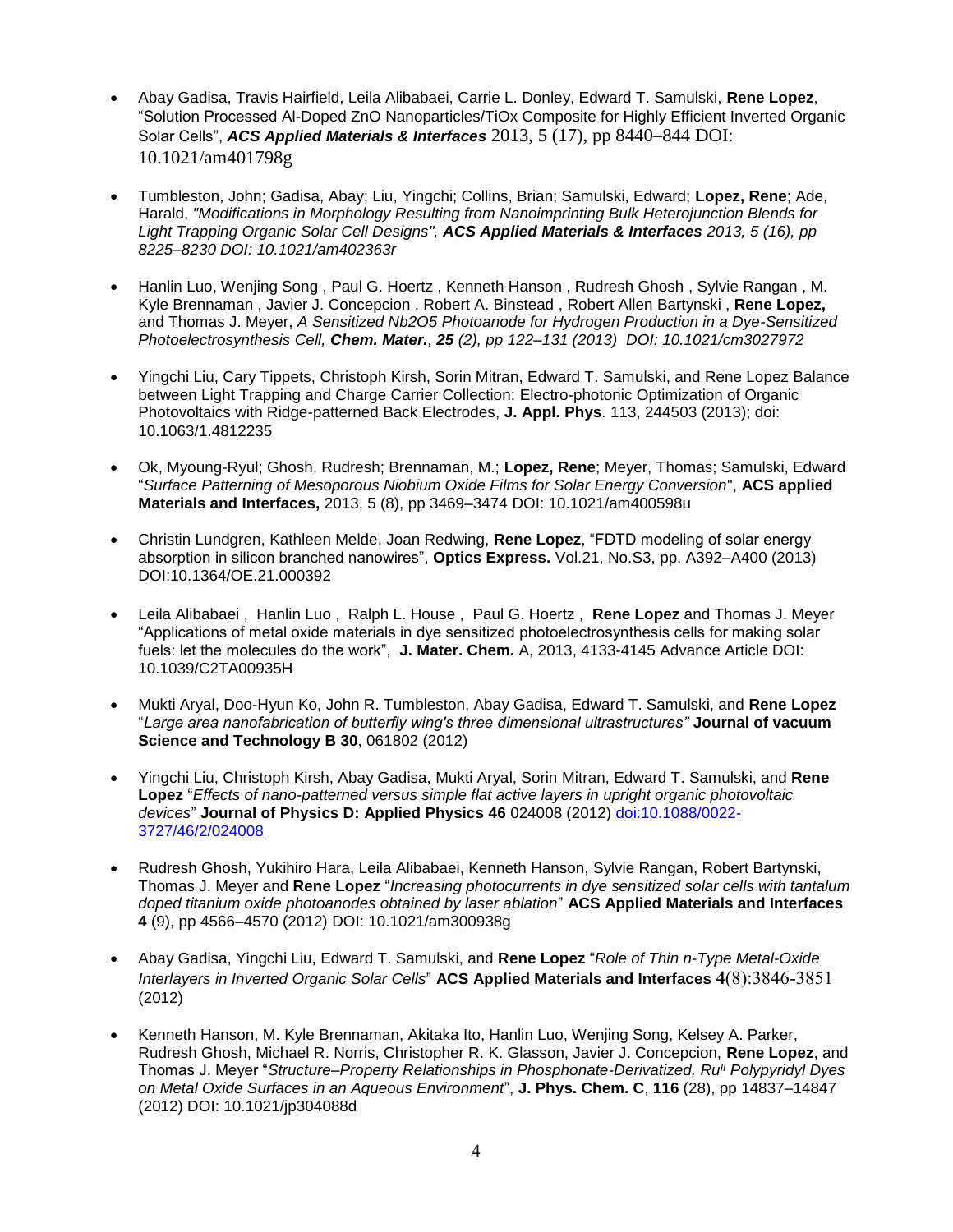- D. Brosnan, R. Ghosh, L.E. McNeil, **Rene Lopez**, "Influence of ionic pretreatment on the performance of solid electrolyte dye-sensitized solar cells" **Solar Energy**, **89**:9, 2312–2317 (2012).
- Abay Gadisa, Yingchi Liu, Edward T. Samulski, **Rene Lopez**, "*Minimizing interfacial losses in inverted organic solar cells comprising Al-doped ZnO*" **Applied Physics Letters, 100**, 253903, 4 pages, (2012) http://dx.doi.org/10.1063/1.4729861
- Abay Gadisa, Doo-Hyun Ko, John Tumbleston, **Rene Lopez**, Edward T. Samulski, "*The role of solvent and morphology on miscibility of amethanofullerene and poly(3-hexylthiophene*)" **Thin Solid Films, Vol. 520**, Issue 16, Pages 5466–5471, (2012)
- Kristen D. Alexander, Shunping Zhang,Angela High-Walker, Hongxing Xu, and **Rene Lopez**. "Relationship between Length and Surface-Enhanced Raman Spectroscopy Signal Strength in Metal Nanoparticle Chains: Ideal Models versus Nanofabrication" **Journal of Nanotechnology**, vol. 2012, Article ID 840245, 7 pages, (2012). doi:10.1155/2012/840245.
- John R. Tumbleston, Yingchi Liu, Edward T. Samulski, and **Rene Lopez** "Interplay Between Bimolecular Recombination and Carrier Transport Distances in Bulk Heterojunction Organic Solar". **Advanced Energy Materials, vol.2**, issue 4, pages 477-486, (2012)
- B. Wu, A. Zimmers, H. Aubin, R. Ghosh, Y. Liu and **R. Lopez**. "Electric-field-driven phase transition in vanadium dioxide", **PRB rapid communications 84**, 241410-1/241410-4, (2011).
- Rudresh Ghosh, Kyle Brennaman, Tim Uher, Myoung-Ryul Ok, Edward T. Samulski, Laurie E. McNeil, Thomas J. Meyer, **Rene Lopez** "Nanoforest Nb2O<sup>5</sup> Photoanodes for Dye sensitized Solar Cells by Pulsed Laser Deposition" ACS **Applied Materials and Interfaces 3**, 3929–3935, (2011) (doi: 10.1021/am200805x)
- Doo-Hyun Ko , John R. Tumbleston, Abay Gadisa, Mukti Aryala,, Yingchi Liu, **Rene Lopez**, and Edward T. Samulski\*, "*Light-trapping nano-structures in organic photovoltaic cells*" **J. Mater. Chem., 21 (41),** 16293 - 16303 (2011) (DOI: 10.1039/C1JM12300A)
- Emily Ray, **Rene Lopez**. "Numerical design and experimental realization of a metallo-dielectric metamaterial with the broadband coupling of propagating waves into plasmon modes in the visible range", **J. Optical Society of America B**, vol. 28, No. 7 1778-1781 (2011)
- Doo-Hyun Ko, John R. Tumbleston, Kevin J. Henderson, Larken E. Euliss, Joseph M. DeSimone, **Rene Lopez**, and Edward T. Samulski, "Biomimetic microlens array with antireflective "moth-eye" surface" **Soft-Matter 7**,6404-6407 (2011) DOI: 10.1039/C1SM05302G
- A. Pashkin, C. KÄubler, H. Ehrke, **R. Lopez**, A. Halabica, R. F. Haglund, Jr., R. Huber, and A. Leitenstorfer," Ultrafast Insulator-Metal Phase Transition in VO<sub>2</sub> Studied by multi-THz Spectroscopy", **PRB 83**, 195120/1-195120/9, (2011), DOI: 10.1103/PhysRevB.83.195120
- Yingchi Liu, Hubert Turley, John R. Tumbleston, Edward Samulski and **Rene Lopez**, Minority carrier transport length of electrodeposited Cu2O in ZnO/Cu2O heterojunction solar cells, **Applied Physics Letters 98** 162105/1-162105-3 (2011)
- Doo-Hyun Ko, John R. Tumbleston, Walter Schenck, **Rene Lopez**, Edward T. Samulski," Photonic Crystal Geometry for Organic Polymer:Fullerene Standard and Inverted Solar Cells" *J. Phys. Chem. C*, 115 (10), pp 4247–4254 (2011)
- John R. Tumbleston, Doo-Hyun Ko, Edward T. Samulski, **Rene Lopez**, "*Analyzing local exciton generation profiles as a means to extract transport lengths in organic solar cells*" **PRB 82,** 205325/1- 205325/10 (2010)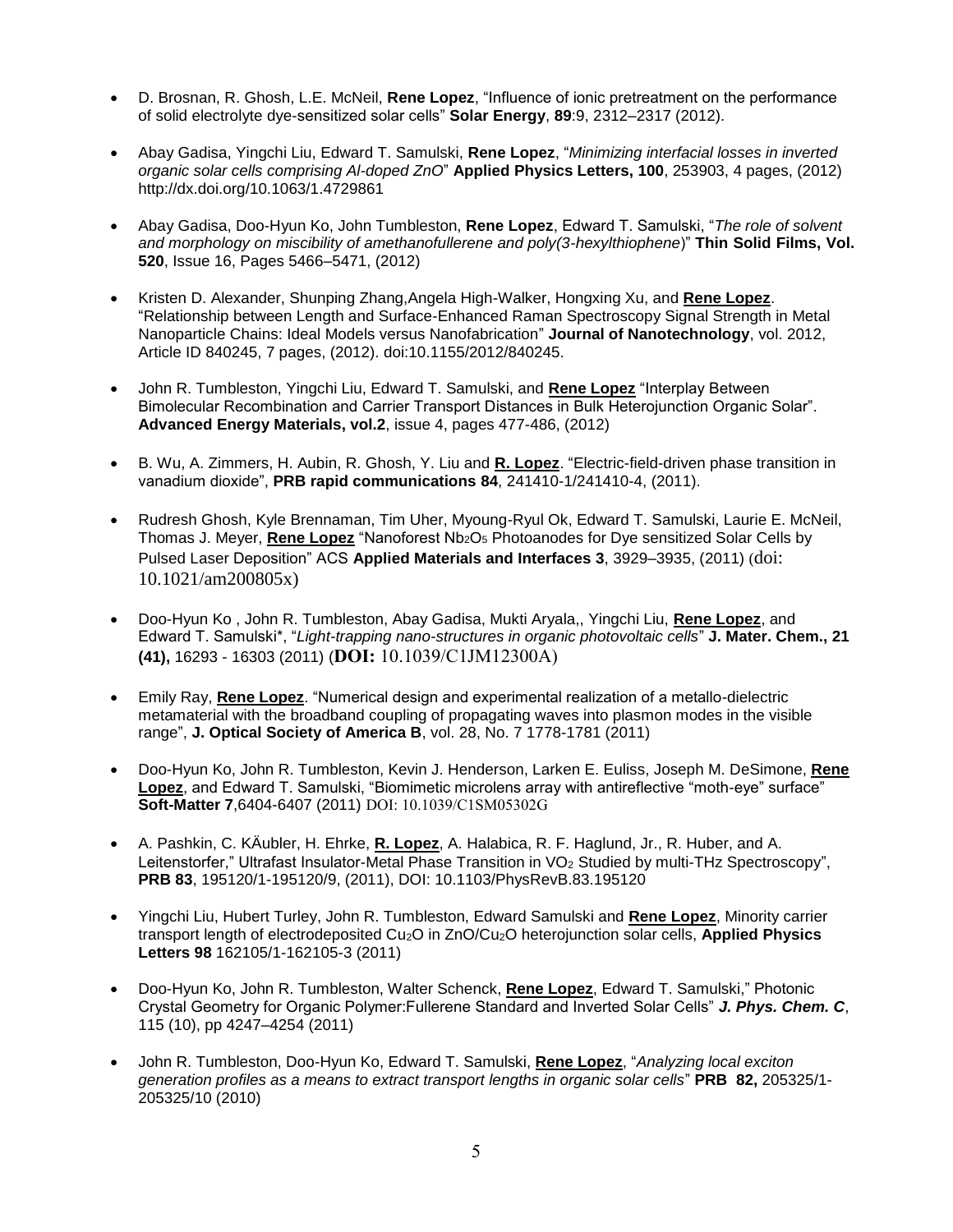- Kristen D. Alexander, Kwan Skinner, Shunping Zhang, Hong Wei, and **Rene Lopez** "*Tunable SERS In Gold Nanorod Dimers Through Strain Control On An Elastomeric Substrate*", Nanoletters **10** (11), 4488–4493, (2010) DOI: 10.1021/nl1023172
- Doo-Hyun Ko, John Tumbleston, Myuong-Ryul Ok, Honggu Chun, **Rene Lopez**, Edward Samulski *"Suppression of Bimolecular Recombination by UV-sensitive Electron Transport Layers in Organic Solar Cells*", **Journal of Applied Physics 108**, 083101/1-083101/6 (2010)
- John Tumbleston, Doo-Hyun Ko, Edward Samulski, **Rene Lopez**, "Non-ideal parasitic resistance effects in Bulk Heterojunction Organic Solar Cells", **Journal of Applied Physics 108**, 084514/1- 084513/8 (2010)
- R. Ghosh, M. Baker, **R. Lopez**, "Optical properties and aging of gasochromic WO<sup>3</sup> thin films", **Thin Solid Films** vol. **518**, issue 8, 2247-2249 (2010)
- Stuart S. Williams, Scott Retterer, **Rene Lopez**, Ricardo Ruiz, Edward T. Samulski and Joseph M. DeSimone, "*High-Resolution PFPE-based Molding Techniques for Nanofabrication of High-Pattern Density, Sub-20 nm Features: A Fundamental Materials Approach*", **Nanoletters 10** (4), pp 1421–1428 (2009)
- K. D. Alexander, M. J. Hampton, S. Zhang, A. Dhawan, H. Xu and **R. Lopez** "*A High Throughput Method For Controlled Hot Spot Fabrication in SERS-Active Dimer Arrays*" **Journal of Raman Spectroscopy 40**, 2171–2175 (2009)
- E. A. Ray, M . J. Hampton and **R. Lopez**, "*Simple demonstration of visible evanescent wave enhancement with far-field detection*" **Optics Letters 34**, 2048-2050 (2009).
- Doo-Hyun Ko, John R. Tumbleston, Lei Zhanga, Stuart Williams, Joe DeSimone, **Rene Lopez**, Edward T. Samulski, "*Photonic crystal morphology for organic solar cells*" **Nanoletters 9** 2742-2746 (2009). Abstract also in Nature Photonic Literature hightlights: http://www.nature.com/nphoton/journal/v3/n8/full/nphoton.2009.128.html
- J.R. Tumbleston, D-H.Ko, E. T. Samulski and **R. Lopez**, " *Absorption and quasiguided mode analysis of organic solar cells with photonic crystal photoactive layers*" **Optics Express 17**, 7670-7681 (2009)
- E. Donev**, R. Lopez**, L. C. Feldman, R. F. Haglund "Confocal Raman Microscopy across the Metal-Insulator Transition of Single Vanadium Dioxide Nanoparticles" **Nanoletters 9**, 702-706 (2009)
- J. R. Tumbleston, D.-H. Ko, E. T. Samulski, and **R. Lopez**, "*Electro-photonic enhancement of bulk heterojunction organic solar cells through photonic crystal photoactive layer*" **Appl. Phys. Lett. 94**, 043305-1/ 043305-3 (2009)
- A. Leitenstorfer, C. Kübler, **R. Lopez**, A. Halabica, R. F. Haglund, and R. Huber, "*Ultrafast insulatormetal transition in VO2: interplay between coherent lattice motion and electronic correlations*", **Phys. stat. sol.** (c) **6**, No. 1, 149–151 (2009).
- E. U. Donev, J. Y. Suh, **R. Lopez**, L. C. Feldman, and R. F. Haglund Jr., "*Using a Semiconductor-to-Metal Transition to Control Optical Transmission through Subwavelength Hole Arrays*," **Advances in OptoElectronics,** vol. 2008, Article ID 739135, 10 pages, 2008. doi:10.1155/2008/739135
- C. Klubler, H. Ehrke, R. Huber, **R. Lopez**, R. Haglund Jr. *Coherent structural dynamics and electronic correlations during an ultrafast insulator-to-metal phase transition in VO2.* **Phys. Rev. Lett. 99,** 116401- 1/116401-4(2007) Also selected for the September 24, 2007 issue of the Virtual Journal of Nanoscale Science and Technology.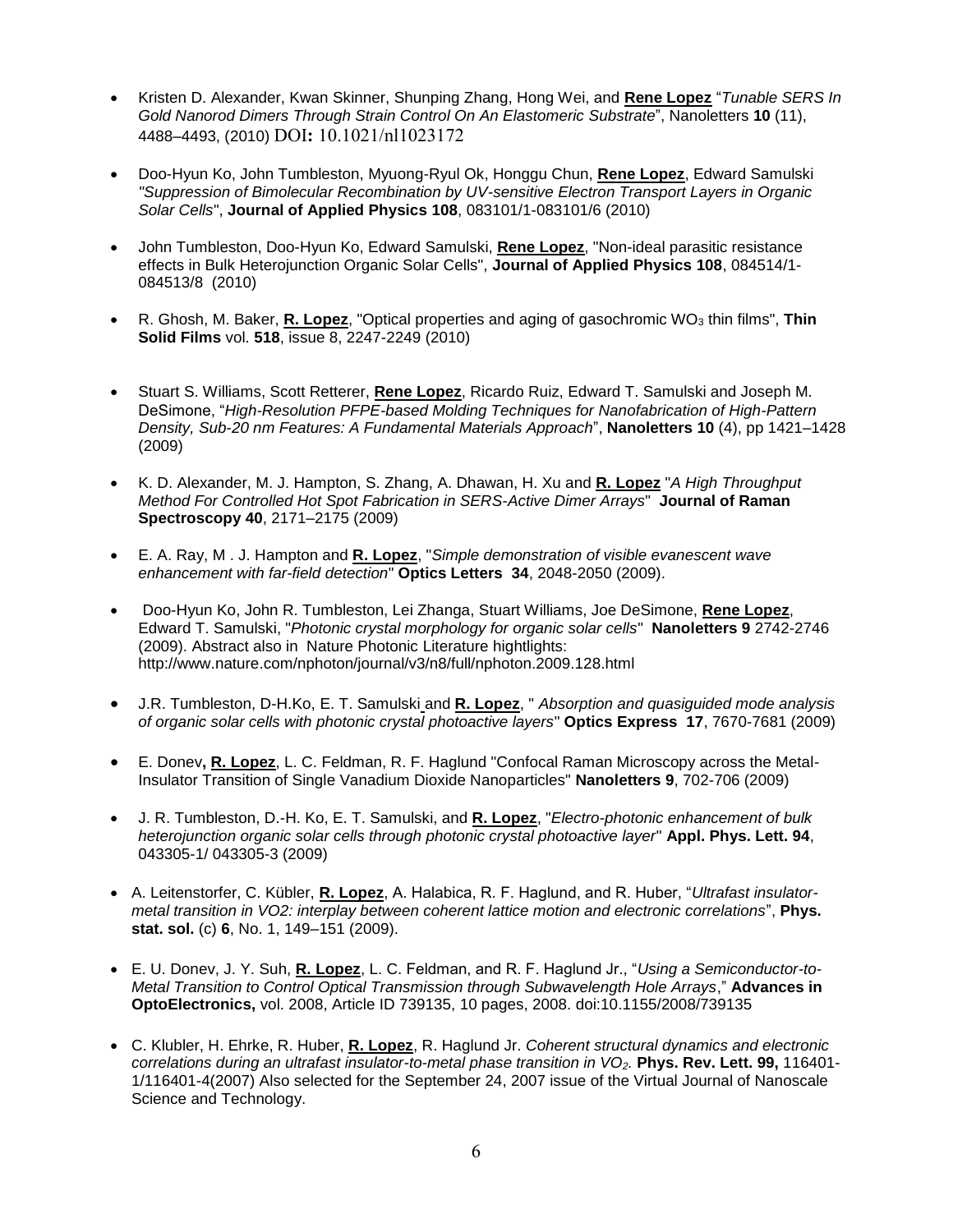- I. Karakurt, J. Boneberg, P. Leiderer, **R. Lopez**, A. Halabica, and R. F. Haglund, Jr., *Transmission increase upon switching of VO<sup>2</sup> thin films on microstructured surfaces.* **Appl. Phys. Lett. 91**, 091907-1/ 091907-3 (2007)
- M.D. McMahon, D. Ferrara, C.T. Bowie, **R. Lopez** and R.F. Haglund Jr. *Second harmonic generation from resonantly excited arrays of gold nanoparticles*, **Appl. Phys. B. 87**, 259-265 (2007) <http://www.springerlink.com/content/m4t21451m867rx16/>
- P. U. Jepsen, B. M. Fischer, A. Thoman, H. Helm, J. Y. Suh, **R. Lopez** and R. F. Haglund, Jr. *Metalinsulator phase transition in a VO2 thin film observed with terahertz spectroscopy*, **Physical Review B 74**, 205103 (2006)
- J. Y. Suh, E. U. Donev, **R. Lopez**, L. C. Feldman and R. F. Haglund, Jr., *Modulated optical transmission through subwavelength metal-VO<sup>2</sup> hole arrays*, **Appl. Phys. Lett. 88**, 133115-1/133115-3 (2006). Also selected for the April 10, 2006 issue of Virtual Journal of Nanoscale Science & Technology. [http://www.vjnano.org](http://www.vjnano.org/)
- E. U. Donev, J. Y. Suh, F. Villegas, **R. Lopez**, L. C. Feldman, and R. F. Haglund Jr., "Optical properties of subwavelength hole arrays in vanadium dioxide thin films, **Phys. Rev. B rapid communications 73**, 201401-1/201401-4 (2006). Also selected for the June 5, 2006 issue of Virtual Journal of Nanoscale Science & Technology. [http://www.vjnano.org](http://www.vjnano.org/)
- M. D. McMahon, **R. Lopez**, R. F. Haglund, Jr. *Second-Harmonic Generation from Arrays of Symmetric Gold Nanoparticles*, **Phys. Rev. B rapid communications 73,** 041401(R)/1-041401(R)/4 (2006). Also selected for the January 23, 2006 issue of Virtual Journal of Nanoscale Science & Technology. [http://www.vjnano.org](http://www.vjnano.org/)
- J. Rozen, **R. Lopez**, L. C. Feldman, R. F. Haglund, Two-dimensional current percolation in nanocrystalline vanadium dioxide thin films, **Appl. Phys. Lett. 88**, 081902-1/081902-3 (2006)
- M. D. McMahon, **R. Lopez**, H. M. Meyer III, L. C. Feldman, R. F. Haglund, Jr. *Rapid Tarnishing of Silver Nanoparticles in Ambient Laboratory Air*, **Applied Physics B 80**, 915-921 (2005)
- M. Rini, A. Cavalleri, **R. Lopez**, L. A. Boatner, R. F. Haglund jr. T. E. Haynes, L. C. Feldman, R. W. Schoenlein. *Photoinduced Phase transition in VO<sup>2</sup> Nanocrystals: Ultrafast Control of the Surface Plasmon Resonance*, **Optics Letters 30,** 558-561 (2005)
- **R. Lopez**, L. C. Feldman, R. F. Haglund, Jr*. Size dependent optical properties of VO<sup>2</sup> nanoparticles in ordered arrays. Phys. Rev. Lett*. **29**, 177403-1/ 177403-4 (2004). Also selected for the Issue 18. V. 10 of the *Virtual Journal of Nanoscale Science and Technology*. [http://www.vjnano.org](http://www.vjnano.org/)
- **R. Lopez**, R. F. Haglund, Jr., L. C. Feldman, T. E. Haynes, L. A. Boatner, *Optical nonlinearities in VO<sup>2</sup> nanoparticles and thin films,* **Appl. Phys. Lett. 85**, 5191-5193 (2004). Also selected for the January 2005 Issue of the *Virtual Journal of Ultrafast Science*. [http://www.vjultrafast.org](http://www.vjultrafast.org/)
- **R. Lopez**, T. E. Haynes, L. A. Boatner, L. C. Feldman and R. F. Haglund Jr. *Switchable reflectivity on Silicon from composite VO2-SiO<sup>2</sup> protecting layer.* **Appl. Phys. Lett. 85**, 1410-1412 (2004)
- J. Y. Suh, **R. Lopez**, L. C. Feldman, R. F. Haglund, Jr. *Semiconductor to metal phase transition in the nucleation and growth of VO<sup>2</sup> nanoparticles and thin films*, **J. Appl. Phys**. **96**, 1209-1213 (2004).
- L. C. Feldman, G. Lupke, N. H. Tolk, **R. Lopez**, R. F. Haglund Jr., T. E. Haynes, L. A. Boatner, Particlesolid interactions and 21st century materials science. **Nucl. Inst. and Met. Phys. Research B. 212**, 1-7 (2003).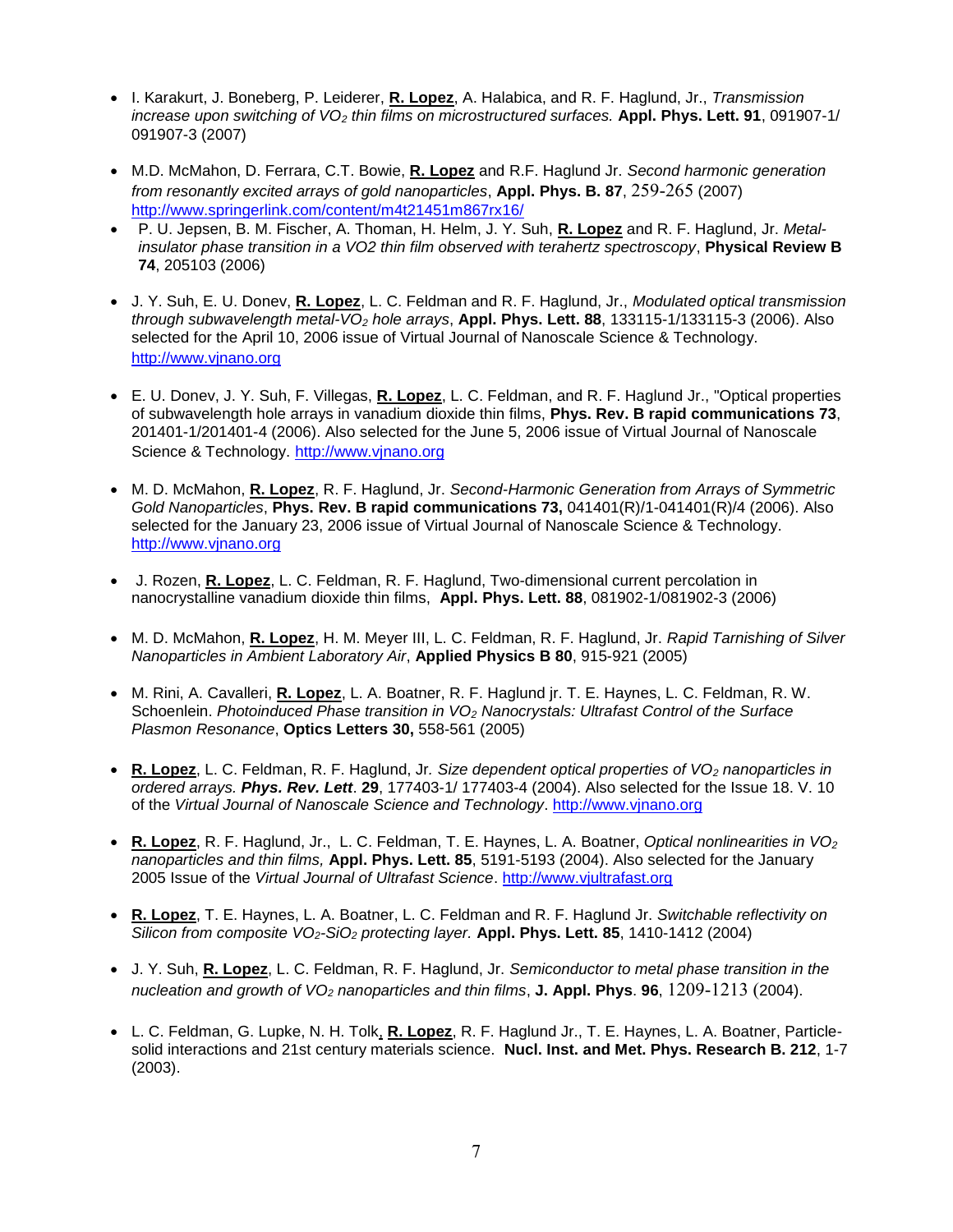- **R. Lopez,** L. A. Boatner, T. E. Haynes, L. C. Feldman and R. F. Haglund Jr., *Synthesis and characterization of size-controlled vanadium dioxide nanocrystal in a fused silica matrix*. **J. Appl. Phys**. **92**, 4031-4036 (2002).
- **R. Lopez,** T. E. Haynes, L. A. Boatner, L. C. Feldman and R. F. Haglund Jr., *Temperature-controlled surface plasmon resonance in VO<sup>2</sup> nanorods.* **Optics lett. 27,** 1327-1330 (2002).
- **R. Lopez,** T. E. Haynes, L. A. Boatner, L. C. Feldman and R. F. Haglund Jr., *Size effects in the structural phase transition of VO<sup>2</sup> nanoparticles.* **Phys. Rev. B**. **65**, 224113-1/224113-5 (2002).
- **R. Lopez**, R. Ruiz, R.F. Haglund Jr., L.C. Feldman*, Pulsed laser deposition of conductive metallodielectric optical filters.* **Appl. Phys. A 74**, 307-310 (2002).
- **R. Lopez**, L. A. Boatner, T. E. Haynes, R. F. Haglund Jr. and L. C. Feldman*, Enhanced hysteresis in the semiconductor-to-metal phase transition of VO<sup>2</sup> precipitates formed in SiO<sup>2</sup> by ion implantation.* **Appl. Phys. Lett. 79**, 3161-3163 (2001).

#### REFEREED ARTICLES IN PROCEEDINGS

- Rudresh Ghosh, M. Kyle Brennaman, Javier J. Concepcion, Kenneth Hanson, Amar S. Kumbhar, Thomas J. Meyer, and **René Lopez**, "Efficient high surface area vertically aligned metal oxide nanostructures for dye-sensitized photoanodes by pulsed laser deposition", Proc. SPIE 8109, 81090U (2011); doi:10.1117/12.893073
- J. R. Tumbleston, D.-H. Ko, E. T. Samulski, and **R. Lopez**, "Electro-Optical Model of Photonic Crystal Bulk Heterojunction Organic Solar Cells", Proc. of the 2009 joint annual conference of the national society of black physicst and national society of Hispanic physicists. AIP Conference Proceedings **1280,**  121-129, **ISBN 978-0-7354-0830-2,**(2010)
- John R. Tumbleston, Doo-Hyun Ko, **Rene Lopez**, and Edward T. Samulski, *Characterizing enhanced performance of nanopatterned bulk heterojunction organic photovoltaics* Proc. SPIE, Vol. 7047, 70470S (2008); DOI:10.1117/12.794823
- **Rene Lopez**, Richard F. Haglund, Jr., Leonard C. Feldman, Lynn A. Boatner, and Tony E. Haynes *Optical nonlinearities and the ultrafast phase transition of VO<sup>2</sup> nanoparticles and thin films*. Proceedings SPIE **Vol. 6118**, 61180O-1/61180O-8 (2006)
- Matthew D. McMahon, Christopher T. Bowie, **René Lopez**, Leonard C. Feldman, and Richard F. Haglund Jr. *Second harmonic generation from centrosymmetric arrays of gold nanoparticles*. Proceedings SPIE **Vol. 6106**, 61061N-1/61061N-6 (2006)
- **R. Lopez** , L. C. Feldman, R. F. Haglund, Jr *Fabricating arrays of vanadium dioxide nanodisks by FIB lithography and PLD Proceedings of SPIE - The International Society for Optical Engineering -* **Photon Processing in Microelectronics and Photonics III, 5339, 601-610 (2004).**
- M. Rini, A. Cavalleri, **R. Lopez**, L. A. Boatner, R. F. Haglund jr. T. E. Haynes, L. C. Feldman, R. W. Schoenlein. Photoinduced *Ultrafast control of a surface plasmon resonance via the insulator to metal phase transition in VO<sup>2</sup> nanoparticles.* **Proceedings of 14th International Conference on ultrafast phenomena,** 792-794 (2004)
- **R. Lopez** , R. F. Haglund, Jr. *Ion beam lithography and fabrication ordered arrays of VO<sup>2</sup> nanoparticles,* **Mat. Res. Soc. Symp. Proc**. **820,** R1.5.1-1/ R1.5.1-6 (2004)
- A.B. Hmelo, M.D. McMahon, **R. Lopez**, R.H. Magruder III, R.A. Weller, R.F. Haglund Jr. and L.C. Feldman, "*Fabrication of Metallic Nanocrystal Arrays for Nanoscale Nonlinear Optics*", Ceramic Nanomaterials and Nanotechnology II, **Ceramic Transactions V. 148**, American Ceramic Society, 61- 68, (2004).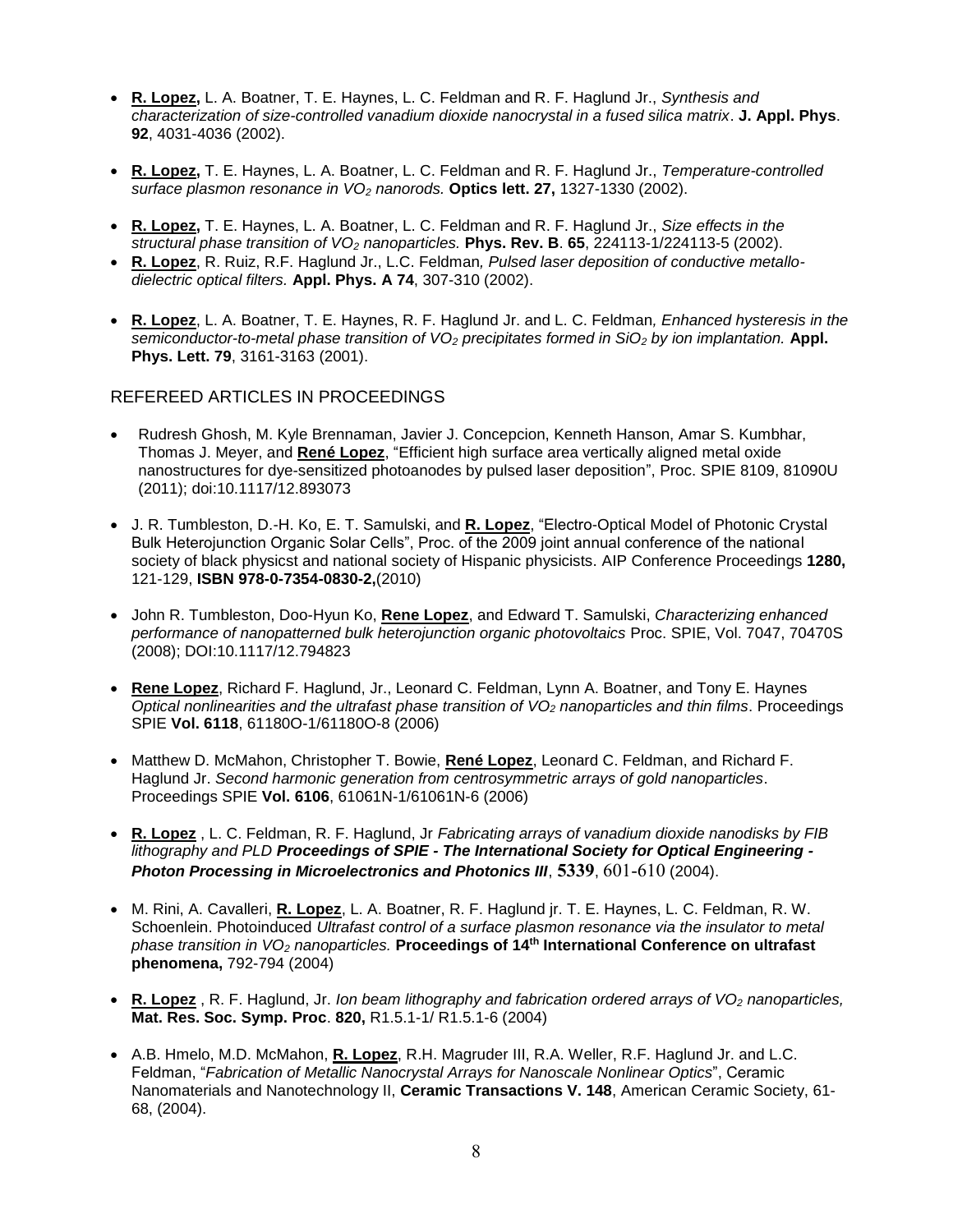- M. D. MacMahon, A. B. Hmelo, **R. Lopez**, W. T. Ryle, Allen T. Newton, Richard F. Haglund, L. C. Feldman, R. A. Weller, R. H. Magruder III. *Fabrication of ordered Metallic nanocluster arrays using focused ion beam.* **Mat. Res. Soc. Symp. Proc. 739**, 53-57 (2003).
- García-Llamas R, Gaspar-Armenta JA, Ramos-Mendieta F, **López R.**, Haglund Jr. RF and Ruiz R: *Injection of light into a planar dielectric wave guide of metallic walls*. **Proceedings of SPIE. 4439**: 88-94 (2001)

#### ORAL PRESENTATIONS & INVITED TALKS

- Invited Talk: Optics and replication of the morpho butterfly wings", Soft matter workshop NC state university, may 2015, Raleigh NC
- Invited talk: "Photonic structure and Quantum dot solar cells". Colloquium at the University of the South, Nov.7th, 2014, Swanee, TN
- Invited talk: Holloway Lecture "Photonic structure and Quantum dot solar cells". Colloquium at Vanderbilt University, Nov.6th, 2014, Nashville, TN
- Invited participant: Scilog meeting on Energy conversion, Sponsor by the Research Corporation, October 11-13,, 2014, Tucson, Arizona
- Invited participant: Scilog meeting on Energy conversion, Sponsor by the Research Corporation, October 12-14,, 2013, Tucson, Arizona
- Invited participant: Scilog meeting on Energy conversion, Sponsor by the Research Corporation and the NSF, October 9-12,, 2012, Tucson, Arizona
- Invited Talk: AIP-ICTP INDUSTRIAL PHYSICS FORUM 2012\* (16-20 April 2012 ICTP, Trieste, Italy
- Invited talk: MRS 2011 Fall Meeting as part of the Symposium "Photonic and Plasmonic Materials for Enhanced Photovoltaic Performance". The meeting will be held between November 28th and December 2nd 2011 in Boston, USA.
- Invited talk: "Photonic structure and transport in polymer solar cells" Photonics Colloquium at Duke University, Nov.1st, 2011, North Carolina
- Invited talk: "Pulse laser deposition of high surface area photoanode materials" to be presented in the SESAPS meeting, October 20, 2011, Virginia.
- Invited talk: "Photonic nanostructure for polymer solar cells" to be presented in the SESAPS meeting, October 22, 2011, Virginia.
- Invited participant: Scilog meeting on Energy conversion, Sponsor by the Research Corporation and the NSF, Oct.11-14, 2011, Tucson, Arizona
- Invited talk: "High Surface Area vertically aligned metal oxide nanostructures for dye-sensitized photoanodes by pulse laser deposition". Materials for Solar energy conversion symposium, American Chemical Society meeting, Denver, Colorado, August 29, 2011
- Invited talk: 3rd annual 2011 Hybrid and Organic Photovoltaics Valencia, Spain 16-19th May 2011
- Invited talk: Seminar at Department of Materials Science and Engineering, Rutgers University, April 7, 2011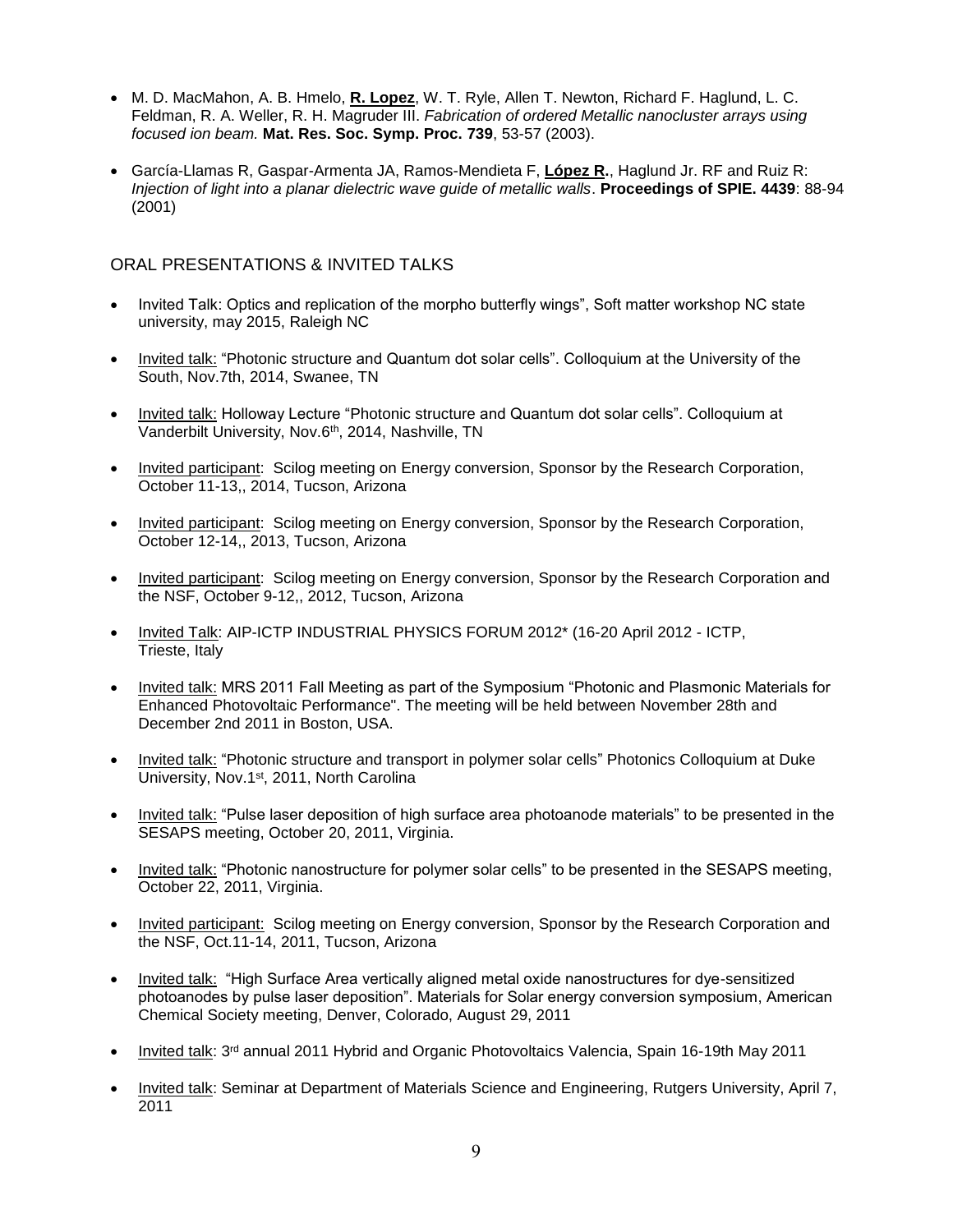- Invited talk: "Photonic crystals in polymer solar cells" American Physics Society Annual March meeting, March 21, 2011, Dallas, Texas
- Invited talk: "Pulse laser growth of photoanodes from dye sensitized solar cells" American Physics Society Annual March meeting, March 22, 2011, Dallas, Texas
- Invited talk: North Carolina State University physics colloquium, Nov. 22, 2010
- Invited talk: Joint seminar School of Nanoscience and Nanoengineering, North Carolina A&T State University and The University of North Carolina at Greensboro Nov. 19, 2010
- Invited talk: North Carolina State University physics colloquium, Nov. 22, 2010, Raleigh NC
- Invited talk: Simple Demonstration of visible evanescent wave enhancement with far-field detection. Optical Society of America Annual meeting "Frontiers in Optics 2010", October 26-28, 2010, Rochester, NY
- Invited talk: Controlled formation of SERS hot spots in gold nanoclusters. Federation of Analytical Chemistry and Spectroscopy Societies (FACSS **37th** annual meeting) October 20 2010, Raleigh, NC
- Invited participant: Scilog meeting on photovoltaic conversion, Sponsor by the Research Corporation and the NSF, Oct.13-15, 2010, Tucson, Arizona
- Invited talk: Organic Photonic solar cells. Colloquium at the University of Wake Forest. April 22 2010, Winston-Salem, NC, USA
- Invited talk: Integrated Electro-Photonic Development of Polymer Solar Cells. Third-Generation Solar Technologies Multidisciplinary Workshop: Synergistic Chemistry-Materials-Mathematical Sciences Approaches to Addressing Solar Energy Problems, Spring MRS meeting April 5-9, 2010. San Francisco, CA, USA
- Invited talk: Electro-photonic enhancement of bulk heterojunction organic solar cells through photonic crystal photoactive layer. Nanomaterials Simposium SACNAS Conference, Oct 15-18, 2009. Dallas, TX, USA
- Invited talk: Bio-inspired Phototonic solar cells. American black and Hispanic Physics meeting. February 13-15, 2009, Nashville, TN, USA
- Invited talk: Electro-photonic enhancement of bulk heterojunction organic solar cells through photonic crystal photoactive layer. Securing Our Energy Future: Next Generation Photovoltaics and Solar Fuels January 15-17, 2009, UNC Chapel Hill, NC, USA
- Invited talk: Electro-photonic enhancement of bulk heterojunction organic solar cells through photonic crystal photoactive layer. SESAPS Meeting, Oct. 30-Nov. 1 2008, Raleigh, NC, USA
- Invited talk: Organic Photonic solar cells. Colloquium at the University of North Carolina, Charlotte. 8 February 2008, Charlotte, NC, USA
- Invited talk: Photonic structures with chromogenic materials. Photonics Conference, University of Sonora, October 23th, 2007, Hermosillo Sonora, MEXICO.
- Invited talk: Photonic properties of thermochromic oxides. Colloquium at the University of North Carolina, Wilmington. 24 August 2007 Wilmington NC, USA
- Invited talk: Nanoscale Thermochromic oxides. Palo Alto Xerox Research Park, 12 July 2007, San Jose CA, USA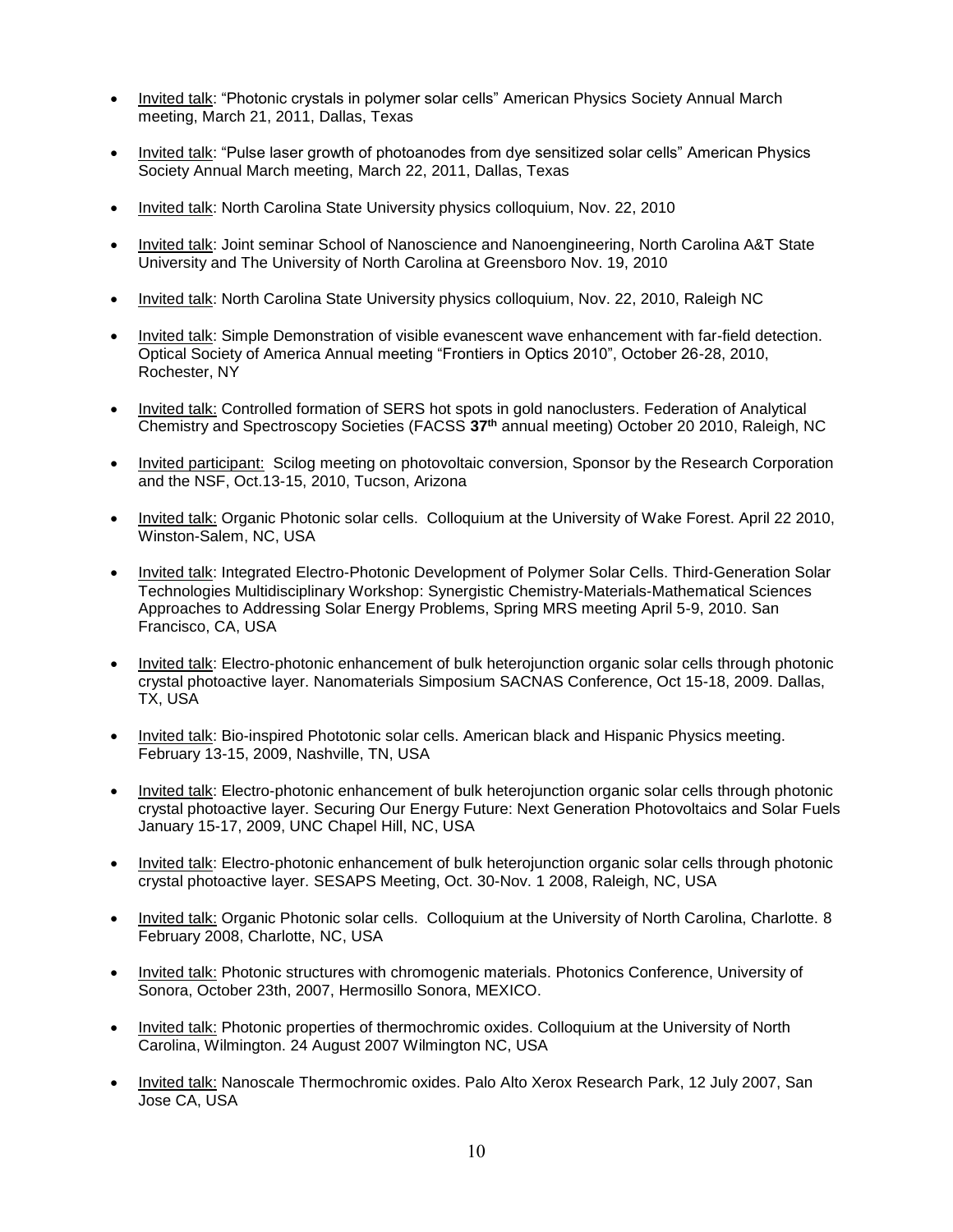- *Optical diffraction in ordered VO<sup>2</sup> nanoparticle arrays.* 2006 APS March meeting Focus session in Nanoscale Physics and Phase Transitions. 13-17 March 2006, Baltimore, MD USA
- Invited paper *Optical nonlinearities and the ultrafast phase transition of VO<sup>2</sup> nanoparticles.* SPIE Photonic West'06 International Symposium on "Ultrafast Phenomena in Semiconductors and Nanostructures X, 21-26 January 2006, San Jose, California USA
- *Nanostructured VO<sup>2</sup> particle arrays as active elements of photonic devices.* 12th International Workshop on Oxide Electronics, October 2-5, 2005, Cape Cod, MA.
- Invited paper *Size-dependent optical properties of VO<sup>2</sup> nanoparticle arrays. NIRT Structure of nanocrystals workshop, December 5-8, 2004*, Tempe, AZ.
- *The optical resonances of VO<sup>2</sup> nanoparticles in ordered arrays.* Spring Meeting, Materials Research Society (MRS), April 13, 2004, San Francisco, CA.
- Invited paper *Metal semiconductor phase transition in nanoscale vanadium dioxide precipitates formed in silica and sapphire by ion implantation.* International workshop on interactions between nanostructures and particle beams (MRS), March 11-13, 2004, Shanghai Institute of Applied Physics, Shanghai, CHINA.
- Invited paper *Metal semiconductor phase transition in nanoscale vanadium dioxide precipitates formed in silica by ion implantation.* Spring Meeting, Materials Research Society (MRS), April 21-25, 2003, San Francisco, CA.
- Invited paper *Metal semiconductor phase transition in nanoscale vanadium dioxide precipitates formed in silica and sapphire by ion implantation.* Conference on Accelerators Applications in Research and Industry (CARRI), November 12-16, 2002, U. of North Texas, Denton, TX.
- Invited paper *Metal semiconductor phase transition in nanoscale vanadium dioxide precipitates formed in silica by ion implantation*. Ion Beam Materials Modification (IBMM) conference, September 1-6, 2002, Kobe, JAPAN.
- Invited paper *Nanoscale features of the VO<sup>2</sup> phase transition*. Gordon conference on Point and Line defects in semiconductors, July 7-12, 2002, Colby Sawyer College, New London, NH.
- *Optical properties of the semiconductor/metal phase transition in VO2-precipitate SiO2-host nanocomposites.*104th Annual Meeting American Ceramic Society, April 28-May 1, 2002, St. Louis, MO.
- *Metal-semiconductor phase transition in nanoscale vanadium dioxide precipitates formed in silica by ion implantation*. March Meeting American Physics Society, March 17-22, 2002, Indianapolis IN.
- *Metal-semiconductor phase transition in nanoscale vanadium dioxide precipitates formed in silica and sapphire by ion implantation.* Fall meeting Materials Research Society, November 26-30, 2001, Boston, MS.
- *Effects of the structural phase transition on the optical response of vanadium dioxide nanocrystals.* Meeting of the Nanoscale consortium, October 25-27, 2001, Baltimore MD.

#### **TEACHING**

Teaching at UNC

• ELECTROMAGNETIC THEORY I (PHYS 211/311), FALL 2016, 45 students (on going)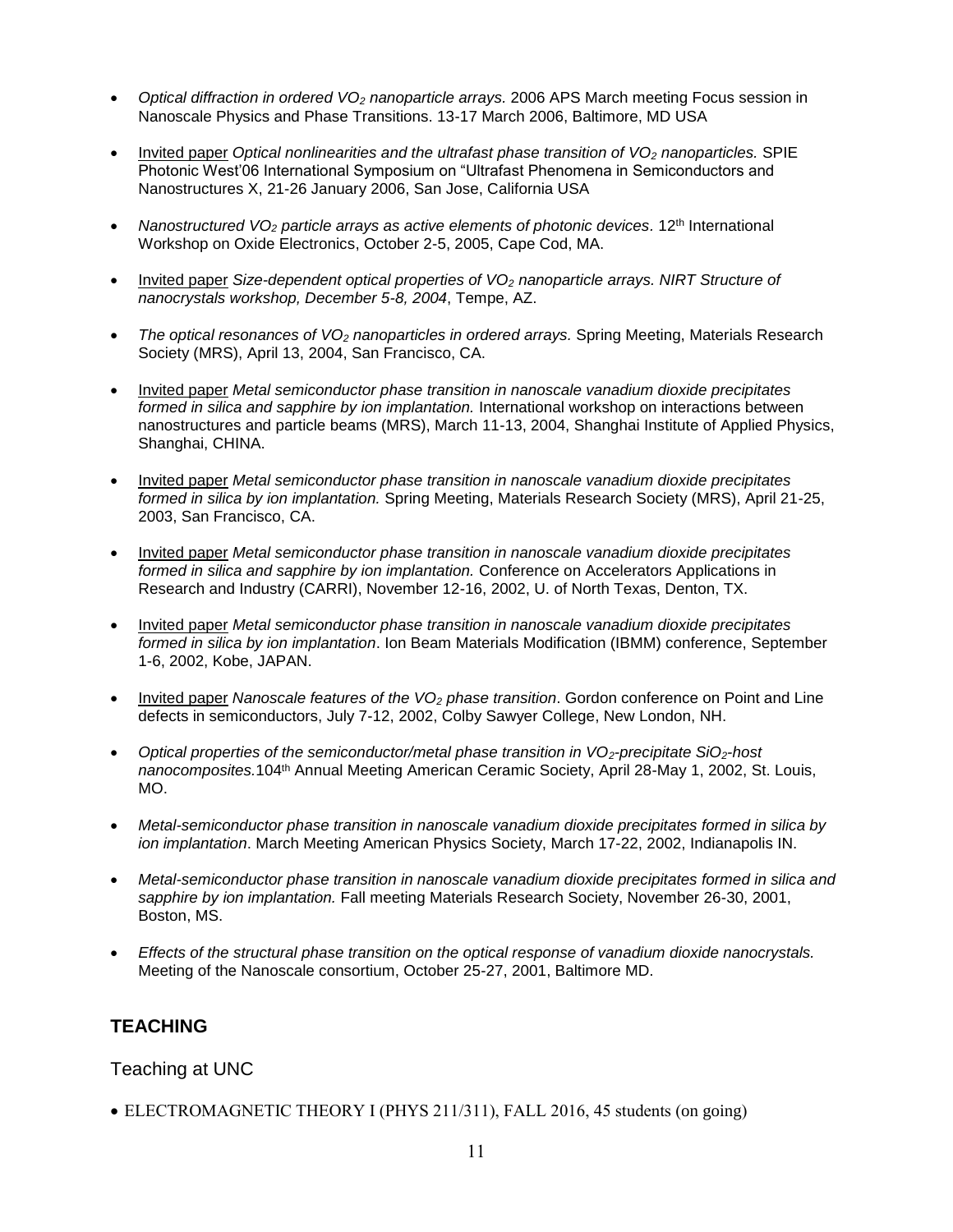- THERMAL PHYSICS (PHYS441), FALL 2015, 35 students, 32 students (evaluation 3.5/5-4.5/5)
- INTRO MATERIALS SCIENCE (BMME150), SPRING 2015, 68 students (evaluation 4.0/5-4.4/5)
- ADVANCED LABORATORY (PHYS 481L), FALL 2014, 11 students (evaluation: 3.8/5-4.2/5)
- INTRO MATERIALS SCIENCE (APPL150), SPRING 2014, 38 students (evaluation: 4.0/5-4.3/5)
- ADVANCED LABORATORY (PHYS 481L), FALL 2013, 18 students (evaluation: 4.0/5-4.2/5)
- SPRING 2013, No teaching assignment, meant to teach Optics but Chair cancelled class due to low enrollment.
- ELECTROMAGNETISM AND OPTICS (PHYS117), FALL 2012, 45 students (evaluation: 3.5/5-4.0/5)
- ELECTROMAGNETIC THEORY I (PHYS 312), SPRING 2012, 13 students (evaluation: 4/5)
- ELECTROMAGNETIC THEORY I (PHYS 211/311), FALL 2011, 25 students (evaluation:  $\sim$  4/5)
- INTRO MATERIALS SCIENCE (APPL150), SPRING 2011, 43 students (evaluation: 3.5/5-4.5/5)
- ELECTROMAGNETIC THEORY I (PHYS 211/311), FALL 2010, 30 students (evaluation: 4.4/5-4.5/5)
- ELECTROMAGNETISM AND OPTICS (PHYS117), SPRING 2010, 65 students (evaluation: 3.9/5-4.1/5)
- SOLID STATE I (1/4 of the teaching load) (PHYS871), Fall 2009, 7 students (No teaching evaluation was conducted on my part of this class)
- ELECTROMAGNETISM AND OPTICS (PHYS117), FALL 2009, 60 students (evaluation: 3.5/5-3.9/5)
- ELECTROMAGNETISM AND OPTICS (PHYS117), SPRING 2009, 55 students, (evaluation: 4.0/5-4.1/5)
- INTRO MATERIALS SCIENCE (APPL150), SPRING 2008, 39 students (evaluation: 3.8/5-4.0/5)
- MODES OF INQUIRY (SPCL390), FALL 2007, 12 students (no teaching evaluation was conducted)
- STRUCTURES AND PROPERTIES OF SOLIDS (MTSC615), FALL 2007, 8 students (evaluation: 3.9/5- 4.1/5)
- INTRO MATERIALS SCIENCE (APPL150), SPRING 2007, 28 students,( evaluation: 4.3/5-4.4/5)
- STRUCTURES AND PROPERTIES OF SOLIDS (MTSC615), FALL 2006, 7 students (no teaching evaluation was conducted)

## Teaching before UNC position

- GENERAL PHYSICS II (PHYS117B), Summer 2006, 30 students at Vanderbilt University (Nashville, TN)
- PHYSICS MATTERS, Spring 2005, 20 Students at Belmont University (Nashville TN)

## Graduate students supervised

- Yingchi Liu, Physics Ph.D. (June 2013) "*Charge Carrier Transport and Nanostructures in Photovoltaic Devices*" he went to work on at IBM, Durham, NC.
- Emily Ray, Physics Ph.D. (May 2012) "*Enhanced electromagnetic fields via surface plasmon coupling in patterned metallic nanostructures*" she went to IBM, Yorktown, NY
- Rudresh Ghosh, Physics Ph.D. (May 2012) "*Metal Oxide Thin Film Growth by Laser Ablation and Its Applications in High Surface Area Photoanodes*" Currently posdoc at UT-Austin, TX.
- Kristen Alexander, Physics Ph.D. (May 2011)," *Fundamentals and technology of surfaceenhanced Raman spectroscopy through the fabrication and manipulation of plasmonic gold metal nanoparticle dimers*" went to postdoctoral position at Notre dame University. Currently in publishing company.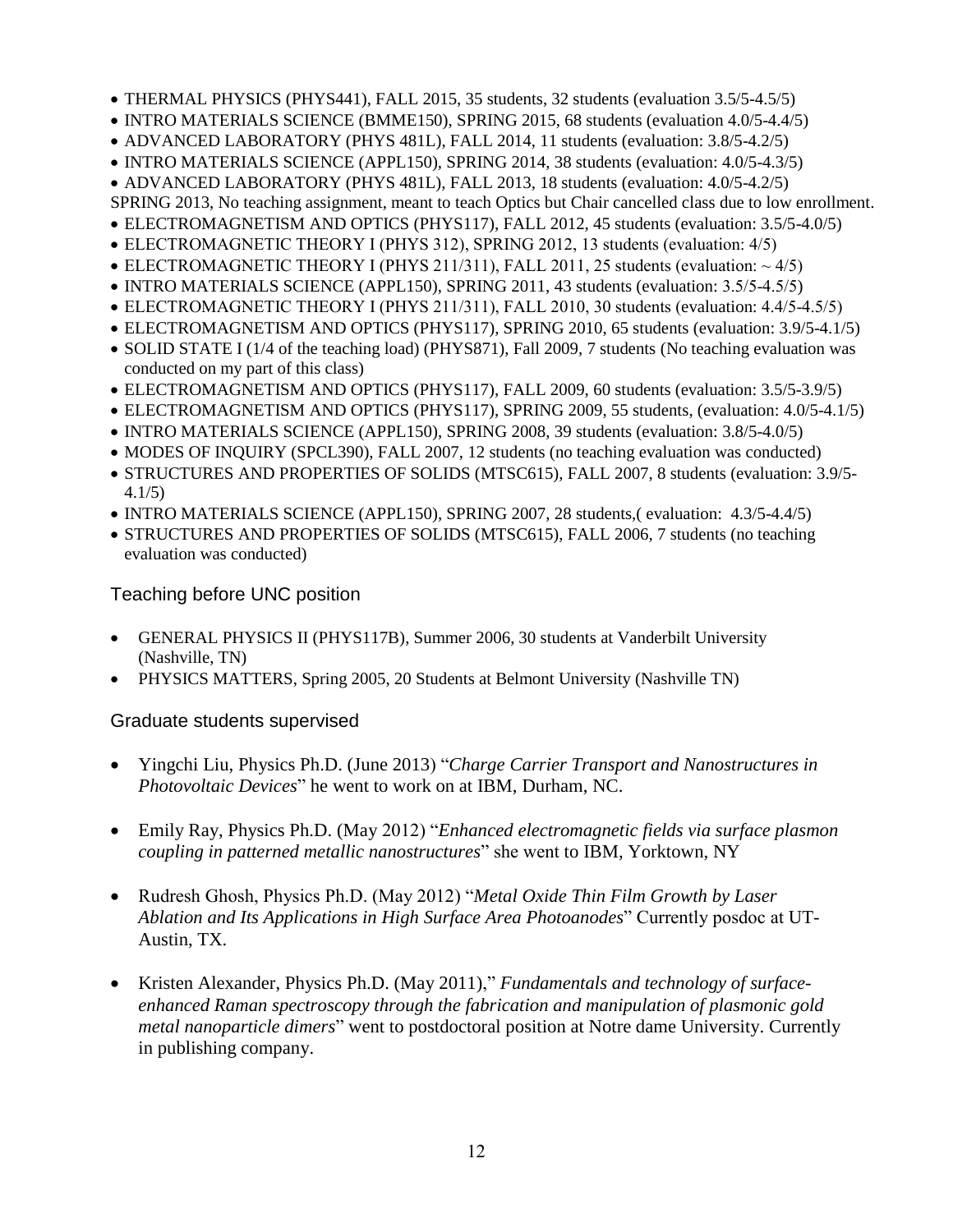- John Tumbleston, Physics Ph.D. (May 2011), "*Photonics and Transport in Bulk Heterojunction Organic Solar Cells*" he went to a postdoctoral position at NC state University. Now at startup company Carbon3D
- Matt Baker, Materials Program, Materials M.S. (Spring 2008), "*Optical properties and aging of gasochromic WO<sup>3</sup> thin films*", he went to US Navy submarine school

#### Previous posdoctoral scholars supervised

- Yulan Fu, (september 2013- October 2016). She went back to an assistant professor position at Beijing Technological University, Beijing China.
- Abay Gadisa Dinku (Spring 2009-Fall 2014) He went to research assistant professor at NC State University.
- Eugene Donev (Fall 2012- Spring 2013), He went to assistant professorship at Sewanee, University of the South,TN.
- Mukti Aryal, (Fall 2009- Fall 2010), he went to work for startup at Rodlith, Inc. in San Jose CA, currently Process Development Engineer at Qorvo, Inc. Texas.

### Honor thesis supervised

• Kai Shin, Materials Science major (April 10, 2015) "*Solar cell characterization*"

## Current research team at UNC

- Qian Dong, 3rd year Materials Program, Ph.D. Student
- Timothy Gaverty, 5<sup>th</sup> year Materials Program, Ph.D sudent
- Cary Tippens, 5<sup>th</sup> year Materials Program, Ph.D. student
- Robert Call, 4<sup>th</sup> year Physics Program, Ph.D. student
- Taylor Moot, 3<sup>rd</sup> year Chemistry Program, Ph. D. Student, shared with Prof. James Cahoon UNC chemistry.
- Yukihiro Hara, full time posdoc joined group Nov. 2011
- Leila Alibabei, 1/3 posdoc shared with Prof. Thomas Meyer (Chemistry), joined on sept.8, 2011
- Shane Brogan, Materials Program, Masters student.
- 5 undergraduates, 1 from geology, 3 from physics, 1 from chemistry.

## **CURRENT AND PAST RESEARCH SUPPORT**

## Closed grants (\$1,245,500)

- Eastman Corporation PI \$38,000 (09/01/2014-07/31/2015)
- NSF Artificial butterfly wing structure PI (\$150,000 total) 08/31/2012-08/31/2015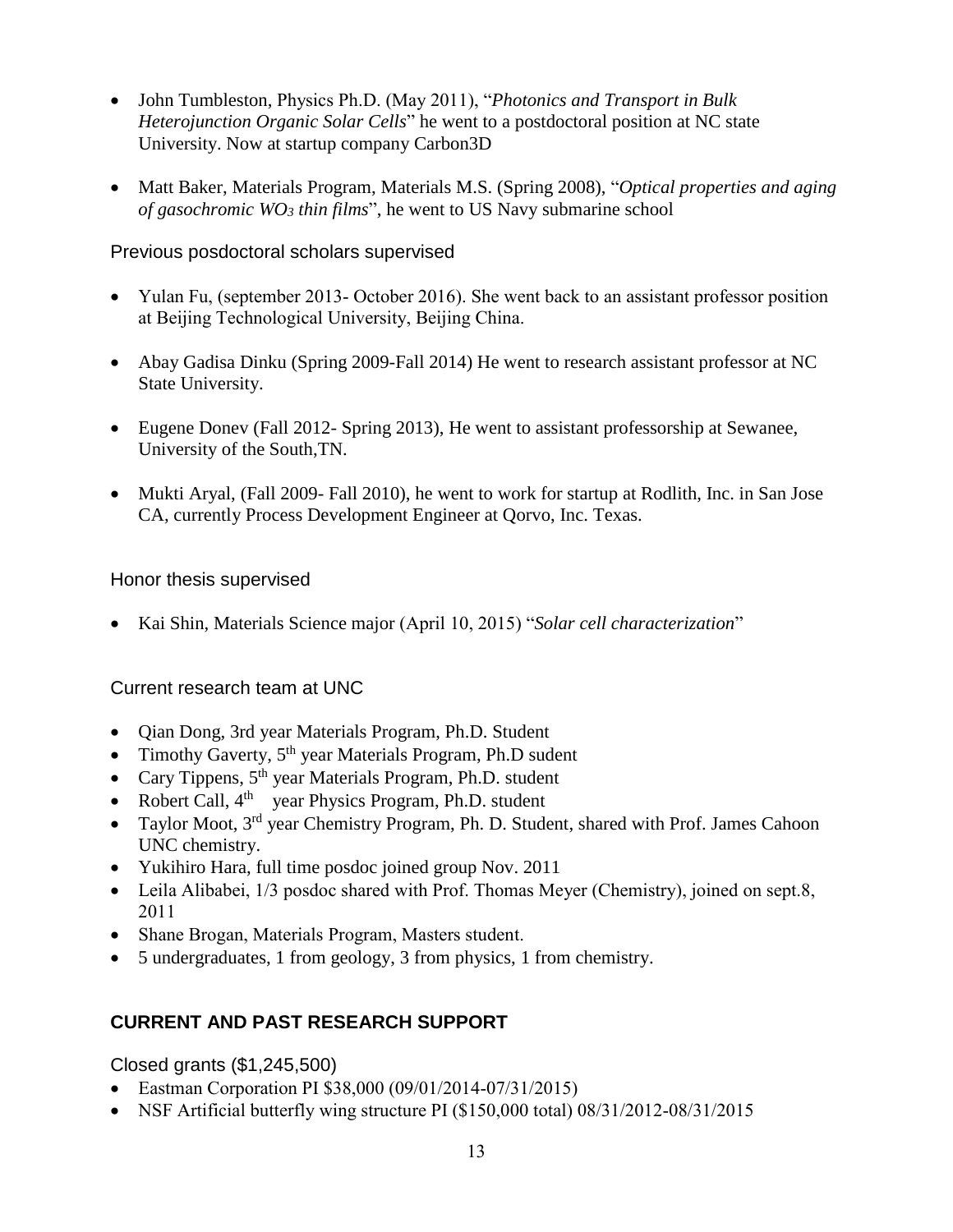- DOE Energy Frontier Center Co-Pi in a 25 Co-PI collaboration (\$17,600,000) ~\$60,000/year to my group (five years grant 2009- 2014)
- NSF solar Co-PI (3 researchers  $$1,600,000.00$  in total)  $\sim $160,000/\text{year}$ 09/01/2009-08/31/2014
- UNC-Research Associate professor award, PI. \$5,000 (2012)
- Research Corporation Scilog PI (\$100,000 3 researchers) \$33,000 (01/01/2011-12/31/2012) (no overhead allowed)
- DARPA- Surface Enhanced Raman Spectroscopy project (co-PI) \$86,000/ year (12/01/2010- 11/31/2011)
- ACS Petroleum Research Fund, PI \$100,000, 07/31/2009-08/01/2011 (no overhead allowed)
- 2008 Junior Faculty Development Award, UNC faculty research, PI. \$7,500.00 1/1/2008-12/31/2008
- Liquidia Technologies Research Support, PI. (2008) \$4,000.00
- Photonic Light Trapping for Polymer Solar Cells US Army Research Office. PI. \$42,000.00 8/20/2007-06/01/2008

# Current grants (\$1,474,085)

- Eastman Corporation PI \$232,811 (01/05/2015-03/06/2017)
- DOE Energy Frontier Center phase II Co-Pi in a 16 Co-Pi collaboration lead by Thomas J. Meyer (\$12,600,000) ~\$70,000/year to my group (july 31 2014-August 1 2018)
- Research Corporation Scholar PI \$100,000 (07/01/2014-6/31/2017) (no overhead allowed)
- Internal grant from MRSEC at UNC, PI, (\$50,000 total) 09/01/2014-08/31/2017
- DOE Young Investigator award, PI, \$811,274.00, 9/1/2011-12/31/2016

## Additional past group support

- ORNL rapid access proposal accepted to conduct experiments at the Center for Nanophase Materials 8/2011-12/2011
- Yingchi Liu, 1 year *Carolina Energy fellowship* fall 2010- spring 2011
- Rudresh Ghosh 1 year *Carolina Energy Fellowship* fall 2010- spring 2011
- Kristen Alexander *GAANN fellowship* stipend and tuition 2010
- Emily Ray *NSF fellowship* stipend and tuition 8/01/2008-7/31/2013

# **PROFESSIONAL SERVICE**

#### Within discipline

- Consultant for Palo Alto Research Center (XEROX)
- Consultant for Procter and Gamble, inc.
- Consultant for Liquidia Technologies
- Session chair SESAPS 2008 meeting, ACS inorganic chemistry 2011 meeting
- Reviewer, National Science Foundation, Singapore Science Foundation, Israel Science Foundation, Science Center program of the U.S. Department of State, and Indian Institute of Technology Madras
- Referee multiple research journals (PRB, Solid Thin Films, JAP, APL, Nanoletters, JMEMS, JPC, Transactions on Nanotechnology, ACS Applied Materials & Interfaces, New Journal of Physics)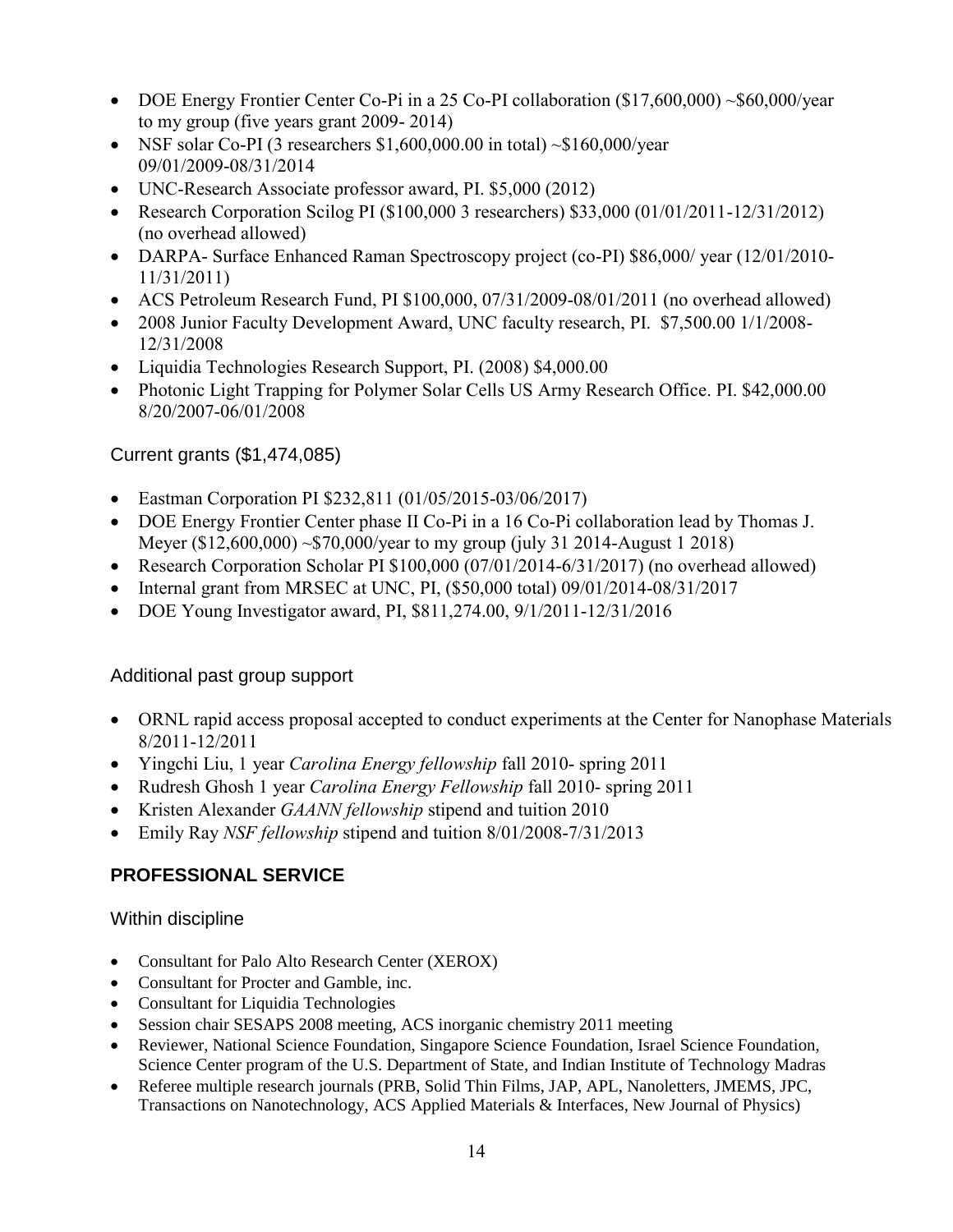• Member of the American Physical Society (APS), the American Chemical Society (ACS), the Materials Research Society (MRS) and the Optical Society of America (OSA).

### **Outreach**

- Participant at with research group at *UNC-Science fair 2013,2014,2015.*
- Contributor to the *RECAP* program (*Research Experience in Chemistry, Astronomy and Physics*) by hosting junior high-school students in his laboratory during the summer and provides a first time experiences for them in the area of solar cell development and photonic optics (2012,2013)
- Member (2009-2013) of the *American Physical Society committee in minorities* (APS-COM),
- Collaboration with *UNC Morehead Planetarium and Science Center (MPSC)* in Science-360 program entitled *"Emerging Photovoltaic Technologies", 2008.*

### To UNC and Physics & Astronomy department

- Undergraduate adviser 2014-2015-2016
- Member of the Applied Science Faculty searches since 2013 to date. Peter Mucha, later Greg Forrest chairs.
- Administer self-study exam on optical materials to Materials Ph.D. program students Spring 2009, 2010, 2011,2013, 2015
- 2009, 2010 and 2011 selection committee for the Carolina Postdoctoral Program for Faculty
- Open House Event Organizer Fall 2009, Fall 2010
- Active supporter of undergraduate admissions office (4-5 lectures for prospective undergrads and parents per year in 2009-2015) lately within *Explore Carolina* campus events.
- Undergraduate recruitment committee chaired by Laurie McNeil 2009-2013 Instructor of undergraduate seminar SPLC390 with focus in physical and medical sciences 2008.
- Elected to serve in the University Faculty Council 2008-2011 in the Natural-Science Non-Tenure position 2008-2011
- Reviewer CASE and Applied Sciences admission committee 2008-2015
- Graduate admission committee 2007-2009
- Faculty responsible for Newcomers Seminar series for new P&A graduate students Fall 2007-2012
- Undergraduate mentoring (listing only when they joined those that stay in the group for longer than one year):
	- Miller, Chris Wayne, undergraduate fall 2015
	- Adam Kunesh, undergraduate fall 2015
	- Hannah Starr, undergraduate fall 2014
	- McKain Tompkins, undergraduate fall 2013
	- Christopher Miller, Undergraduate spring 2013
	- Rachel Thomas, Undergraduate spring 2013
	- Kai Shin, Undergraduate spring 2012
	- Kristina Vrouwenvelder- Undergraduate spring 2012
	- Jordan strongman- Undergraduate spring 2012
	- Sam Krustovski- Undergradaute spring 2012
	- Danielle Simmons- Undergraduate spring 2012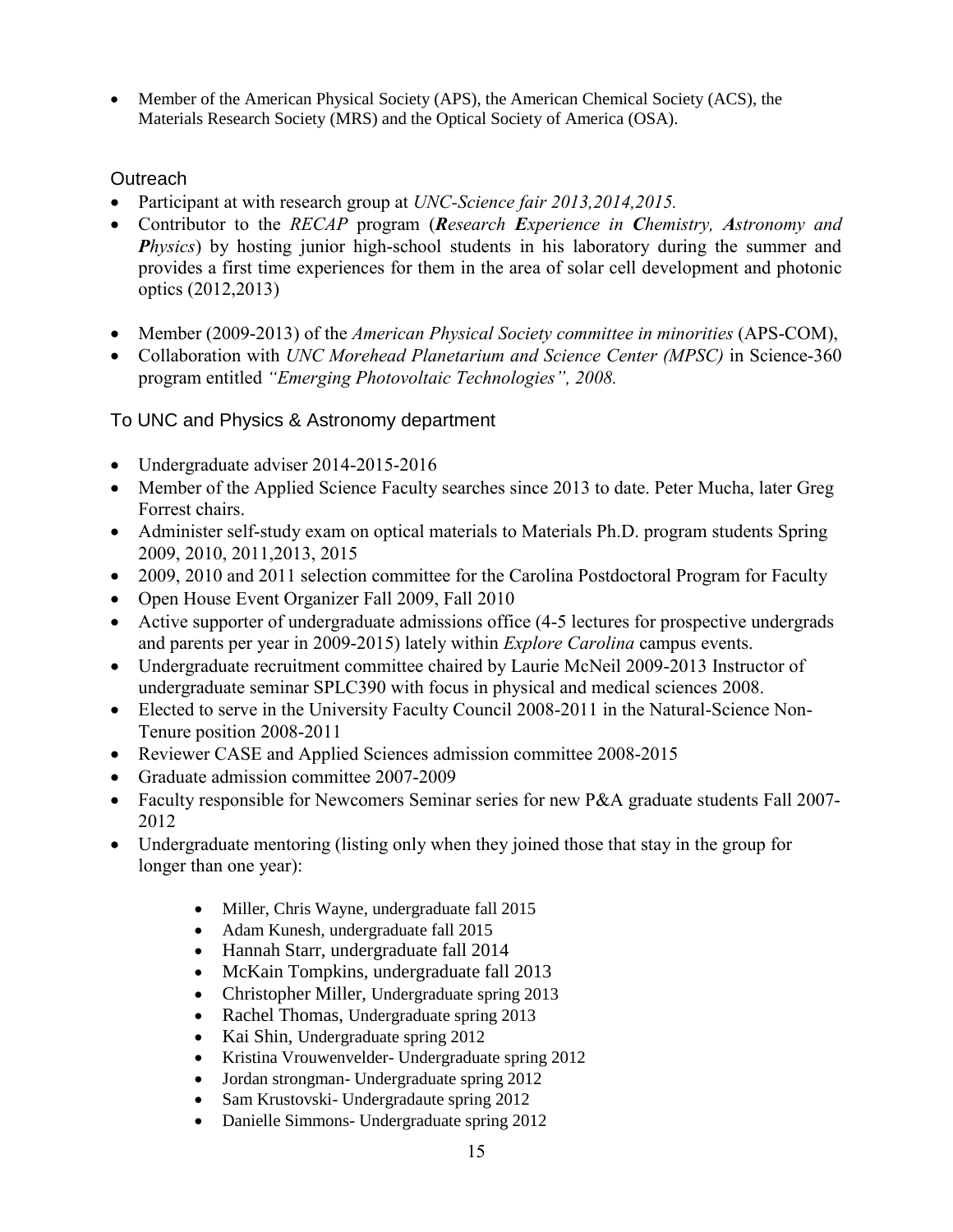- Keving Hajeck- Undergraduate spring 2008-fall 2009
- Rishab Gada- Undergraduate fall 2010
- Hubert Turley- Undergraduate spring and fall 2010
- Ph.D. Committee member in thesis dissertations of the following students:
	- Li, Qiaoxi (PhD 2016)
	- Derek Vermeulen (PhD 2015)
	- Jing Zhou (PhD 2015)
	- Annie Jackson (PhD 2014)
	- Hanlin Luo (PhD 2014)
	- Myoung Ok (PhD 2013)
	- Justin Kirschbrown (PhD 2013)
	- R. K. Chetri (PhD 2013)
	- Courtey Hadsell (2013)
	- Brant West (PhD 2013)
	- Patrick MacMullin (PhD 2012)
	- William C. Rice (PhD 2012)
	- Zheng Ren (PhD 2012)
	- Dan Brosnan (master thesis 2011)
	- Robert J. Anderson (PhD 2011)
	- Shabana Sultana (PhD 2010)
	- Zhongqiao Ren (PhD 2010)
	- Greg Migilevski (PhD 2010)
	- Doo-Hyun Ko (PhD 2009 Chemistry)
	- Xiomara Calderon (PhD 2009)
	- Vicent Toups (PhD 2009)
	- David Bordelon (PhD 2009
	- Brian A. Collins (PhD 2009)
	- Benjamin A. Evans (PhD 2008)
	- Hakan Deniz (PhD 2007)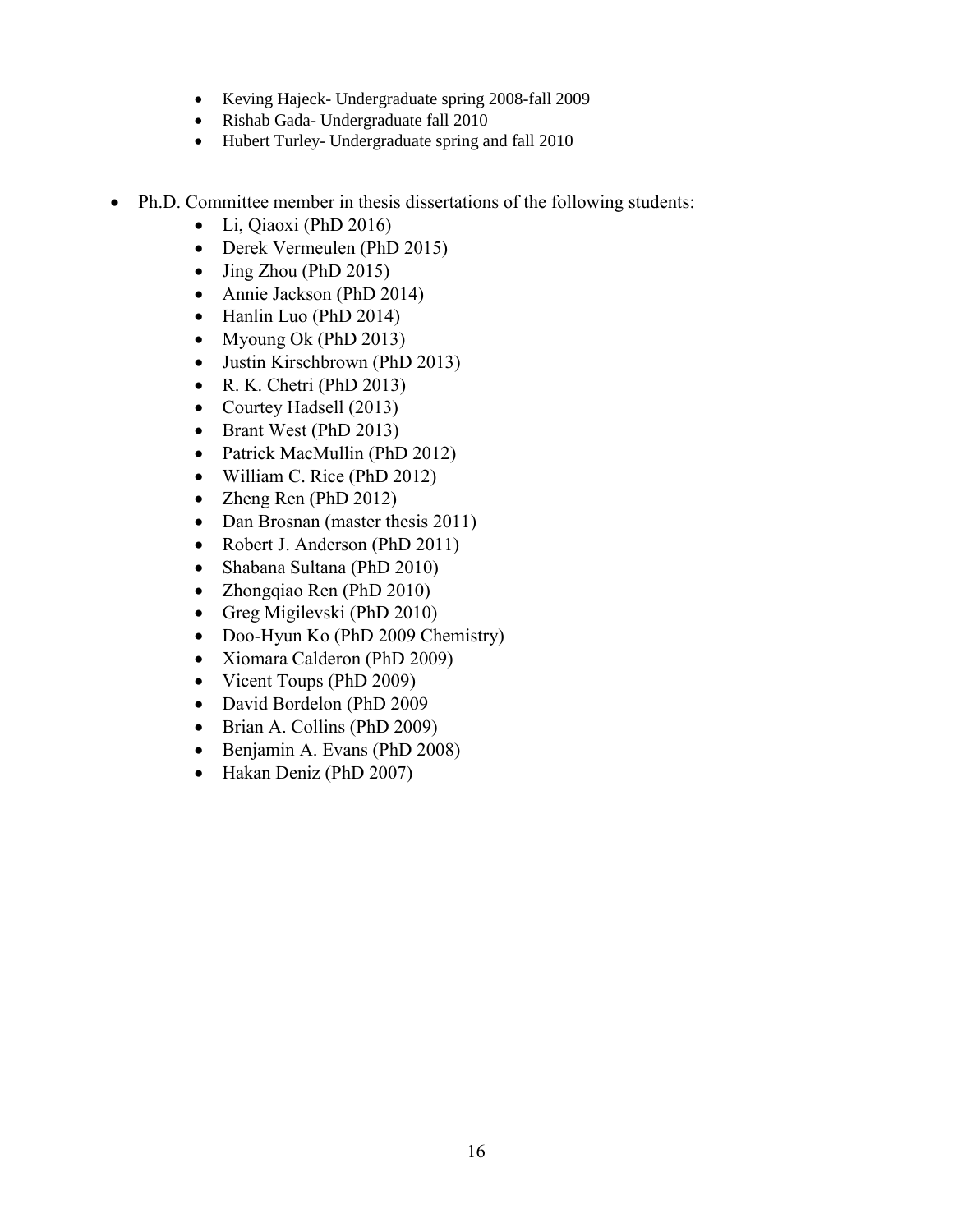#### **TEACHING STATEMENT.**

One of the major responsibilities facing physical sciences professors is to provide solid background for students going into scientific, technological and medical careers. When I started teaching at UNC in 2006, I felt there was a nationwide somewhat downward trend in the interest of students for taking a physical science major. My perception is now that that trend has reversed, and the attention is up in physical and technological topics. The enrollment now in our midlevel Electromagnetic Theory PHYS 311/211 for example is 46 students, up 50% from the first time I taught it in 2011. Besides the rise in student interest and numbers, other things are also changing around the classroom: online tools are widespread, from videos to a plethora of "answer" sheets, inviting us to continually review how we perform the professor job.

Although I regard all those changes as overall very positive, after teaching over 10 years, I am convinced that our daily labor, even including all newer approaches and resources, remains a very limited impact activity. It might seem odd to say this, but I truly feel not much we do in the classroom makes a difference in the outcomes. This is because students do not need us to "provide knowledge" as information on any subject is nowadays easily accessible. What students really need is to assimilate it and make it their own… precisely the thing no one can do for someone else.

A few years ago I attended the workshop of the American Association of Physics Teachers, it was reassuring to see that consensus has been built around a fact that seems contrary to the classical teaching: we only learn when we actively seek knowledge, but not when facts are poured on us. However, it is still a question how can we assist them in their learning the best? I see my role as someone that can help out bridging the gap between the knowledge sources and the students own drive to seek that knowledge. It is my belief that no one way of discussing a topic fits everyone. My teaching philosophy has evolved thus to compel me to do my best to present as many angles and views of any given issue; do as much/many as possible examples and problem exercises while minimizing the classical lecture. As homework solutions are now easily available online, I also do apply constant quizzes in class time to keep the evaluation honest. To help in particular undergraduate students in this -their- journey, besides the "many angles, many examples" approach, I think one needs to put significant time in spelling out "why all this matters at all?" This is because although their interest could be high in the final product, to appreciate the value of some learning some tools is not straightforward. ie. they all want to know why the sky is blue, but few of them wake up a morning wishing to know the significance of divergence theorem. Many students I have encountered indeed do not have a clear why the subjects are relevant. I have found that when science problems are put in a context familiar to the students, the interest to know grows. The challenge here is to hit the right level, one that does not discourage the student with overwhelming difficulty but invites him/her to desire seek the answers. Doing this in natural sciences like physics is convoluted with the intrinsic difficulties of mathematical education, which makes the whole thing a tough challenge when the students lack mathematical fluency.

Although very conscious of the limited impact one can have, I remain optimistic of the outcome of my work as a professor. I say this because I have indeed noticed that curiosity for the physical world is not in short supply, even when talking to non-science majors, I find that most students have desire to know how things work, to perhaps go on to solve physical world problems. There is in fact an abundance of able and willing students. Every semester, I get in touch with increasingly large fractions of students that clearly want to understand, definitely "get" it, and in a few instances amaze me with their own insights. I am not just talking about the "stars" of the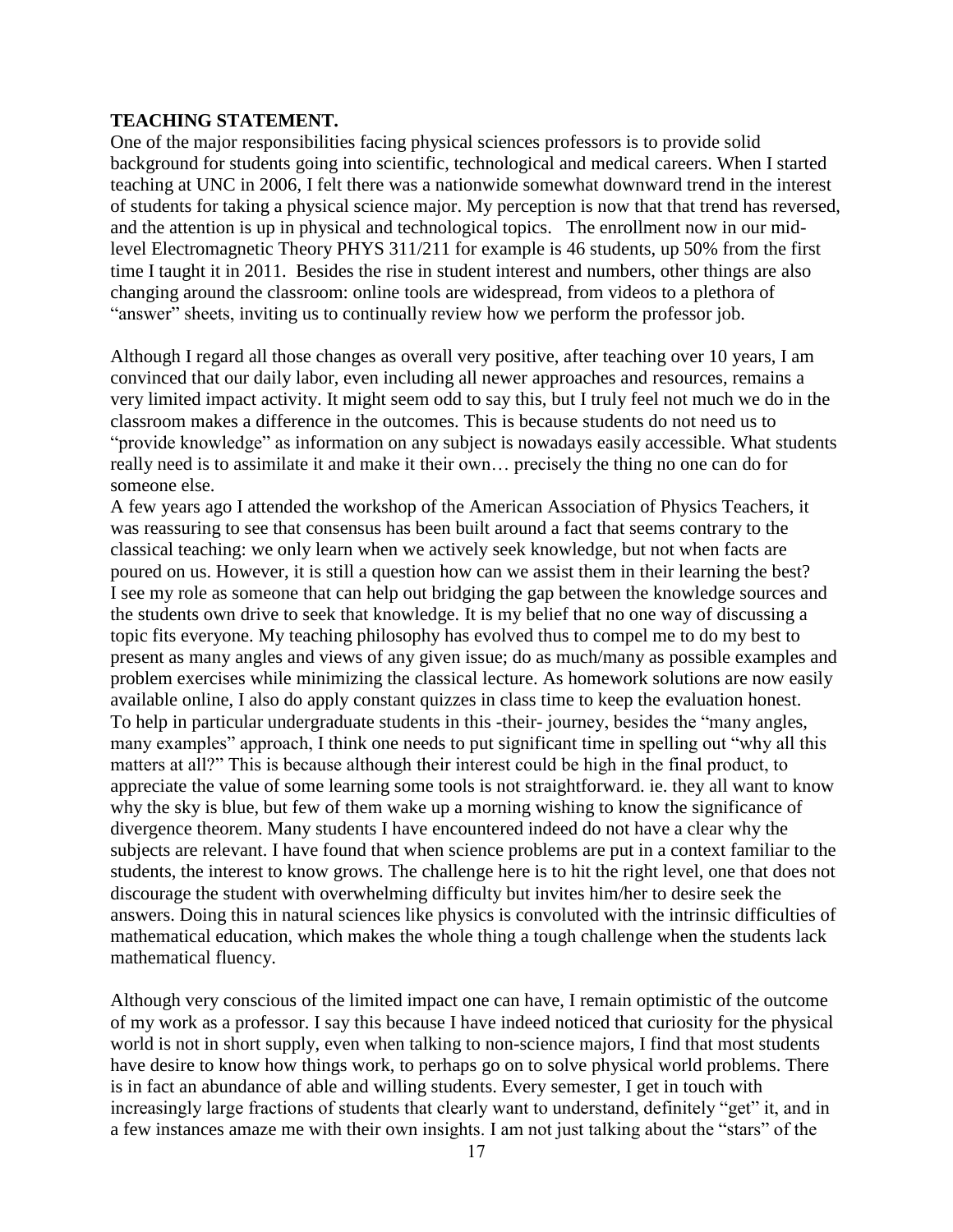class. I have found plenty of cases of students that are able to clearly acquired greater understanding on the physical world as a result of their own dedication. Perhaps, there is the "Sweet spot" were our help as professor might have done a difference.

Finally, I believe the educational field in general is bound to have a reckoning with the extensive availability of knowledge via internet. The only part we can provide that is truly valuable and not available online is the real world experience of working in our research laboratories. I do believe the learning experience our students have working with us there is 100 times more valuable than the best classroom lectures they ever attend. Over the years, besides my graduate students and postdocs, I have had many undergrad students in my laboratory. I feel very proud of those that went deep into a challenge, develop skills to create something new, and I saw intellectually grow during the process. It is the professor privilege to have the chance to work with them and assist them in their own path. I greatly look forward to keep doing that.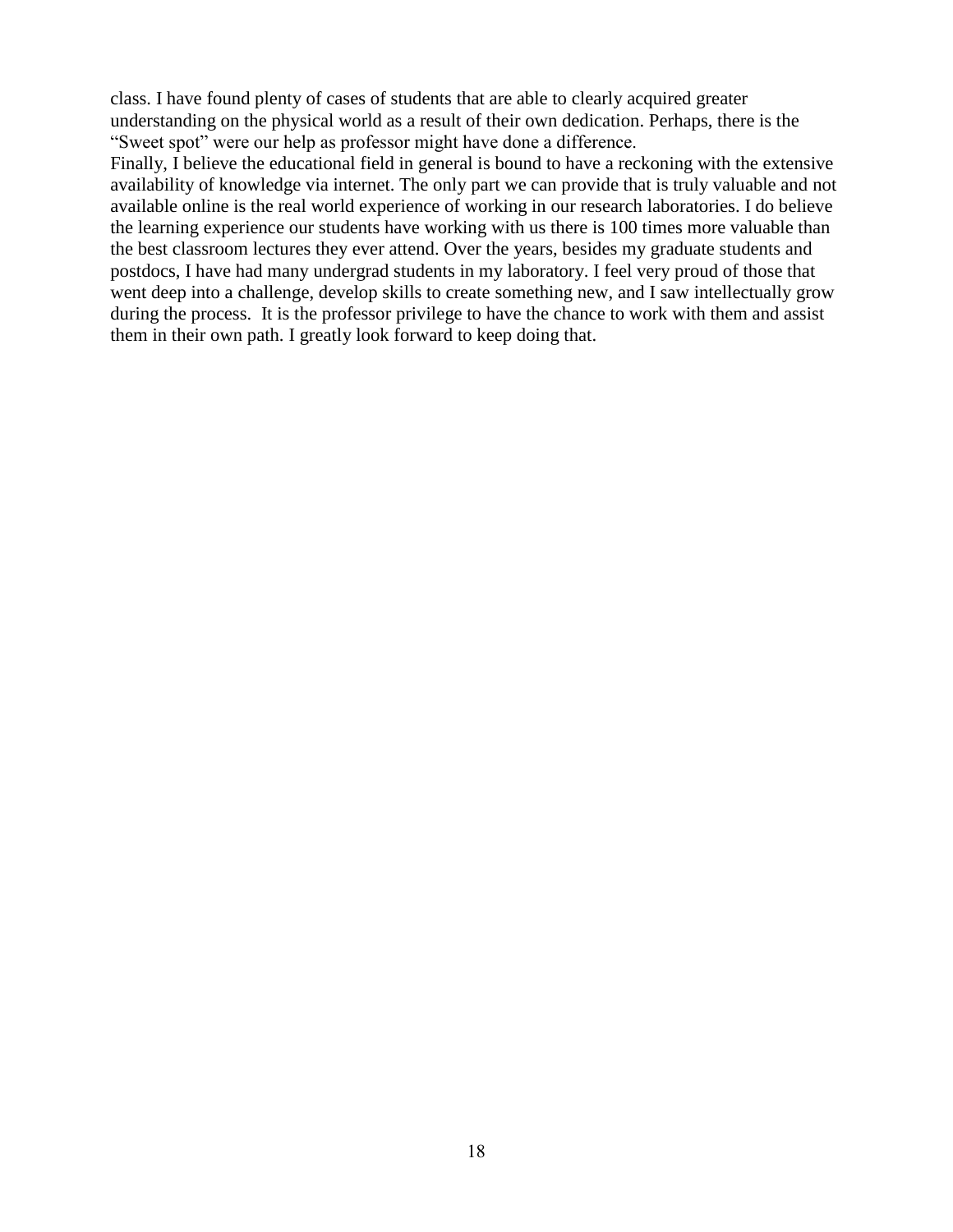#### **RESEARCH STATEMENT**

I think my motivation to do scientific research originates from two of our most inner human impulses – deep rooted curiosity for our world and a no less fundamental ambition to control and benefit from it–. However, in contrast to most scientific and engineering fields which gravitate to close to one of those poles, I think the professional path of a materials scientist necessarily demands a fine balance of those drivers. Consistent with this ethos, my research interests revolve around material problems of large potential impact on society and where improvements in material understanding and processing seem essential to make progress. In particular, my work has and will continue to focus at the intersection between *electromagnetic radiation and nanostructured materials*. Beyond its well established footprint in telecommunications, the physics of light manipulation and control with/within nanoscale materials is nowadays a rendezvous point for solar energy harvesting, chemical sensors, and photonic structures with a variety of potential science-fiction like applications. In this research statement I describe the

current three legs, all targeting an effective control of materials and light length scales, that comprise the ongoing work within my research group: **Nanostructured solar photovoltaic and photochemical cells, photochemical sensors, and bio-inspired color-tunable systems.** In the following lines I will provide a brief synopsis of their particular motivation, progress and how I envision they will evolve within the next few years.

**Nanostructured Photovoltaic/Photoelectrochemical Cells:** Sunlight is the most abundant and sustainable source of energy available. However, exploiting its concentrated fossil forms has negative environmental and geopolitical consequences. Such omissions make them appear as the "cheapest" way to supply the world with energy. Despite this uphill situation, an economic upheaval in direct solar energy conversion technology seems possible. The price of solar panels has fallen steadily for 40 years and the onset of chinese manufacturing caused prices to undergo an even stronger decline. This



*Fig. 1 Nanostructured OPV device. (a) Whole view of the cross-section. (b) Detail of the structure .*

current development is showing that a new technology can only have a chance of being disrupting if its costs are lower than silicon's and performs with commercial module photon conversion efficiencies (PCE) > 15 % ( $>$  20 % laboratory). We advocate that sustainable energy research cannot be blind to these realities.

Clearly abundant and low cost materials are the only ones with a chance to surpass silicon's cost trajectory. *This is why we are committed to a bet on alternative systems: namely organic, hybrid, and quantum dot solar cells.* The key adversative problem –light absorption vs. carrier transport–, present in all types of alternative photovoltaic materials is for most part being addressed on by improving the intrinsic characteristic of PV-active materials. As it has been proven by organic bulk heterojunction progress, the problem is surmountable by separating the absorption and transport issue, the key is identifying the correct length scales that need to be addressed. My group is working on a program that pursues the conception and study of solar cell nanostructure at multiple length scales. *The objective of this effort is to accomplish efficient light capturing by a photonic arrangement of nanostructures while at the same time significantly reducing the effective path carriers need to travel to reach contacts.* We started in 2008 with polymer solar cell enhancements (Fig. 1).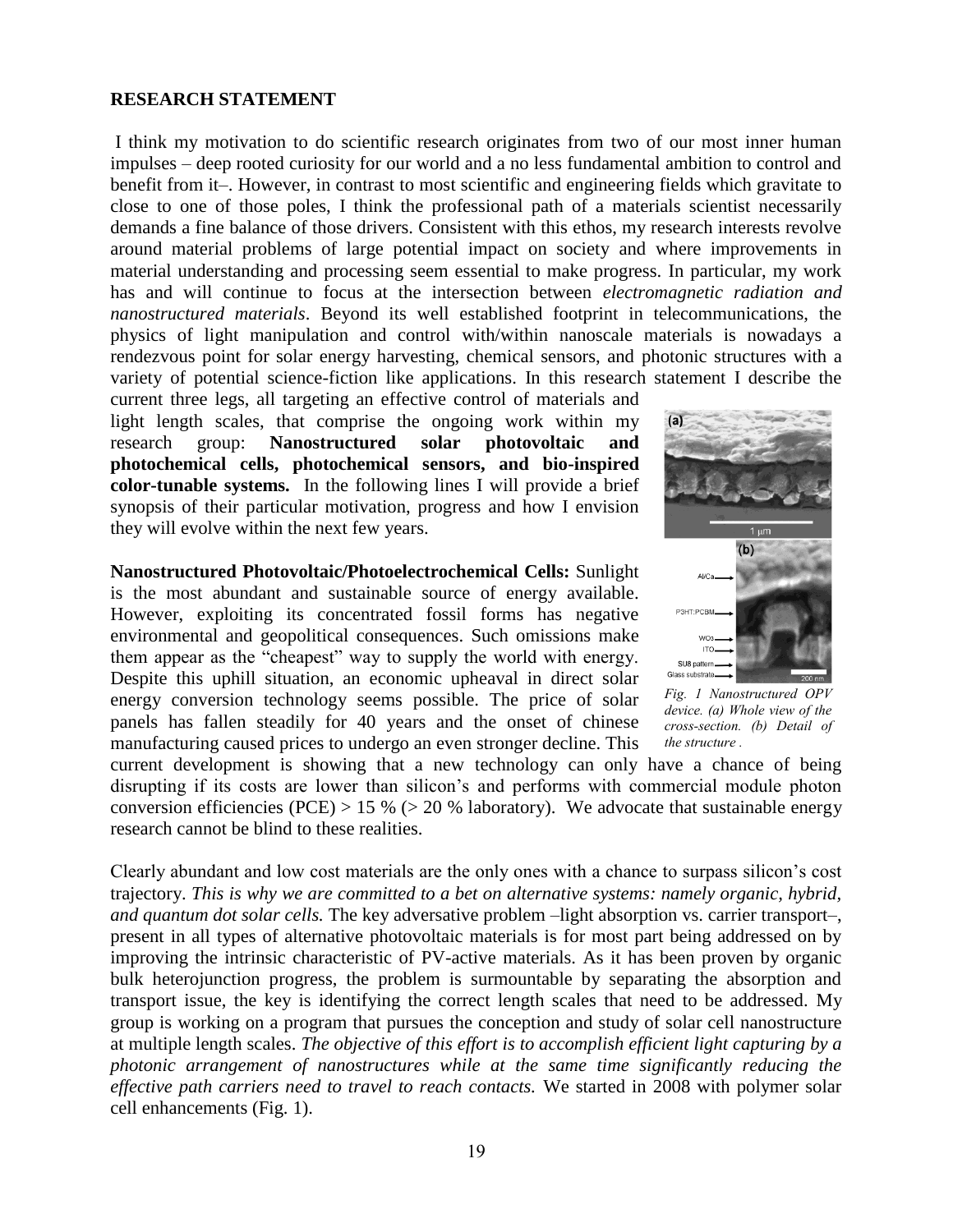This photonic nanostructure can also be shown be an ideal to exploit the deep IR absorption on

colloidal quantum dot (CQD) systems which are ~10% efficiencies but hold a promise of reaching higher levels with the right electrophotonic design. I have a vetted design for that purpose and we have started to make CQDs devices in December 2013, very recently my group had overcome some of the nanofabrication challenges (fig 2). I think we can reach 15% efficiency without materials parameters improvements, perhaps even higher if processes such as the hybrid passivation methods are employed. I am certain this integrated approach is the best route to make the best of low cost material.

In a related effort, we have applied the unique nanostructure that pulse laser deposition can provide to the growth of columnar porous oxide structures to study and improve dye sensitized photoelectrochemical cells (DSPEC). We are seeking to maximize surface area (for chromophore and catalyst attachment) while



*Fig. 2 External quantum efficiency (EQE) in pattern vs. flat PbS quantum dot solar cells. Devices made by Yukihiro Hara and Qian Dong at Lopez laboratory UNC 2015.*

enhancing transport of charges to the collection contacts, thus reshaping photoanode/photocathode structures. In a DSPEC device, the photoelectrode is surface loaded with light-absorbing dye that can pass photo-excited electrons to the electrode, and a molecular catalyst that mediates the water oxidation reaction and is activated by the oxidized dye. Proton reduction at a dark electrode completes the cell. For these devices, the semiconductor should have a wide bandgap and a conduction band edge energetically lower than the excited state of the dye. However, it should also have a conduction band potential that is more negative than the hydrogen reduction potential if water splitting is to be realized without an applied bias.

High conduction band oxides such as SrTiO3,  $Ta_2O_5$  or Na<sub>2</sub>O<sub>5</sub> are significantly less studied oxide semiconductors for dye-sensitized applications compared to TiO2. They are less favored because nanocrystalline TiO2-based DSSCs have been proven to be extremely efficient at transporting electrons giving rise to high photocurrent densities and high photoconversion efficiencies. Additionally, commonly used inorganic dyes that are functionalized with carboxylate or phosphonate anchors tend to adsorb better onto TiO2. Despite some of its inferior properties, SrTiO<sub>3</sub> for instance has been noted to present a conduction band potential more capable of unbiased proton reduction. For this reason, doped and undoped  $S<sub>T</sub>$  rio<sub>3</sub>, grown by a variety of physical and chemical methods, has gained interest for use in direct excitation

photoelectrochemical cells. In my group, we have grown  $SrTiO<sub>3</sub>$  films utilizing pulsed laser deposition (PLD) and processed them under different annealing conditions to evaluate their properties as potential DSPEC photoanodes. Pulsed laser deposition can tailor film properties by easily varying material doping, and controlling the sample's surface area (see figure 3). These photoanodes are studied using spectroscopic techniques, flat-band potential measurements, transient absorption, and linear sweep voltammetry. Correlation of results from these



*Fig 3 a) ITO pillars coated with high surface area oxide. Scale bar 1.0 μm.*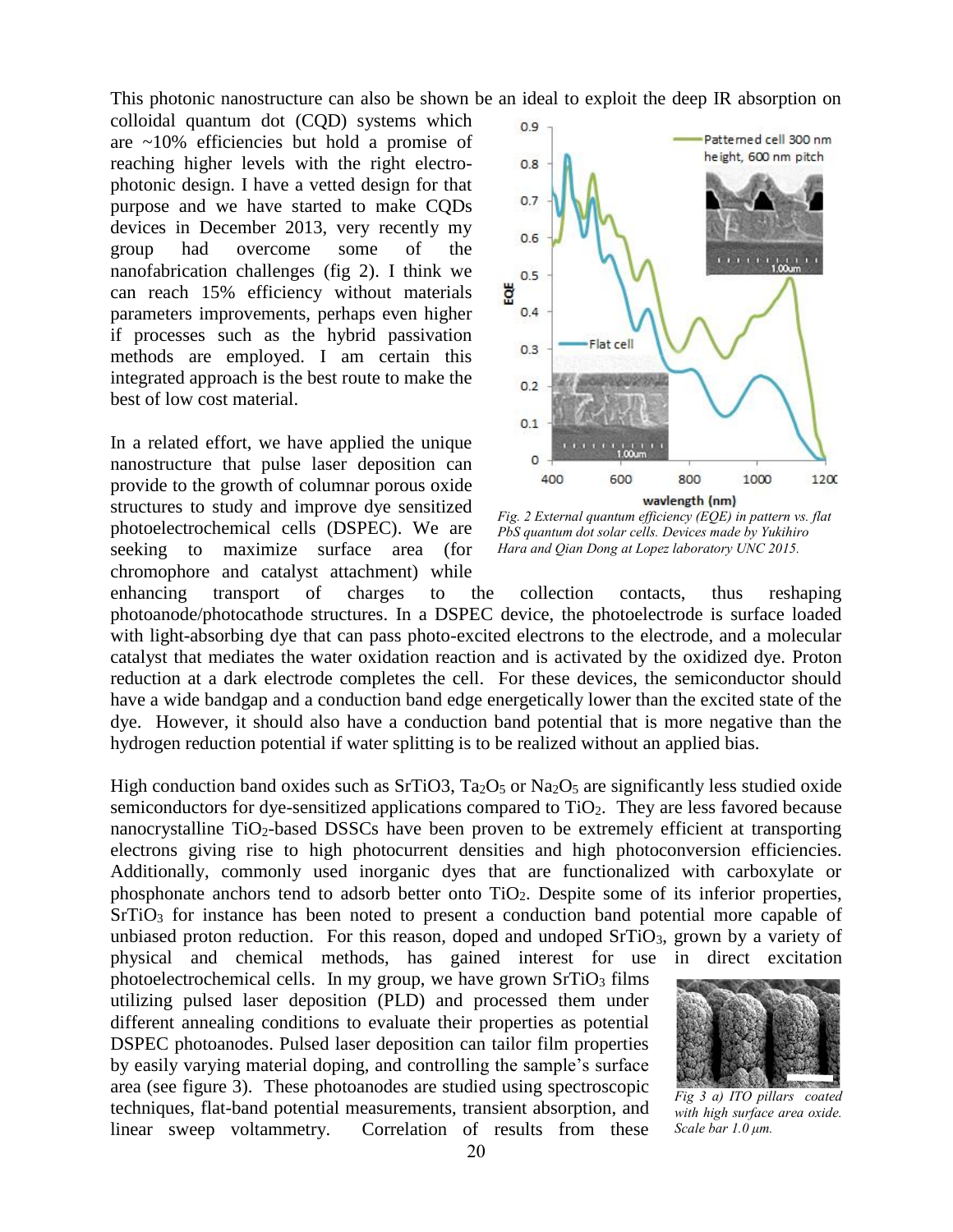experiments grants insight to the dye-film interactions and the effects of changes in the film synthesis. In collaboration with Dr. Jim Cahoon, our shared student pursues another analog project in the photocathode side, where the goal is to develop a deep valence band oxide for water oxidation. Currently her project is centered in  $Pb_xTi_{1-x}O_3$ . This line of work is now funded by DOE and the UNC-DOE-Energy Frontier Center.

**Photochemical sensors.** Another area where nanoscale features is having a revolutionary effect is sensor technology. Since the advent of laser and photon detection technologies has allowed Raman spectroscopy to become a practical tool to study analytes in bulk quantities. Today, under favorable circumstances, using surface Raman enhancement (SERS), this technique is capable of single molecule detection which represents a  $\sim 10^{14}$  enhancement factor. This has prompted a renewed interest in Raman for a variety of applications ranging from security, chemical

identification, environmental monitoring and healthcare. Although considerable progress has been made in elucidating the mechanisms behind this signal boost, SERS enhancements have not been reproduced at will in specific controlled locations in a low cost and reliable SERS substrate. This standing problem is hardly surprising since theoretical and computational calculations have shown that the dominant field enhancements are specifically localized to the crevices between metal nanoparticles. Our goal in this area is to address experimentally those theoretical predictions and create those SERS substrates. This project

started long ago in my group, and has continue under different students. In contrast to what other groups have done in the past, we are directing the metal nanoparticles to form only particledimers with controlled size, location and interparticle distance by macroscopic mechanical means (fig 4). My current goal is to arrive to definitive methods to achieve such nanofabrication on large scale and high quality reproducibility. Connected to the nanopatterning of the substrate, we have

applied this expertize to work with Eastman Chemical in several applied problems from their thin film division. As a result, nanopatterning for mechanical film tailoring has been funded in the past few years by Eastman Chemical Corporation.

**Bio-inspired color-tunable systems.** Tremendous progress has been made in display devices and virtual reality methods over the years, yet the primary representation remains "through the window"—we look, feel, or move using a computer interface that acts as a portal into a simulated world. Even with the best projection systems light emitting devices offer very limited simulations of the real world. There is a real need to explore novel material concepts in texture and color control to create *physical manifestations of virtual objects*. The major challenge for this revolution is the need of a new type of pixel that can change color and texture in a flexible substrate. To that end we are also working to comprehensively address the full optomechanical requirements to build structurally active designs to enable efficient color and texture surface control. It is important to point out that we are neither proposing that such technology would displace light emitting diode displays any time soon, nor other rigid and/or liquid-based architectures in development for the e-book reader market. What we are proposing here is fundamentally different, a technology that because based on intrinsically soft



*Fig. 4 a) Array of gold nanoparticle dimmers fabricated with our novel technique.*



*Fig. 5 a) Morpho butterfly, b) wing photonic structure, c) nanofabricated in elastomer.*